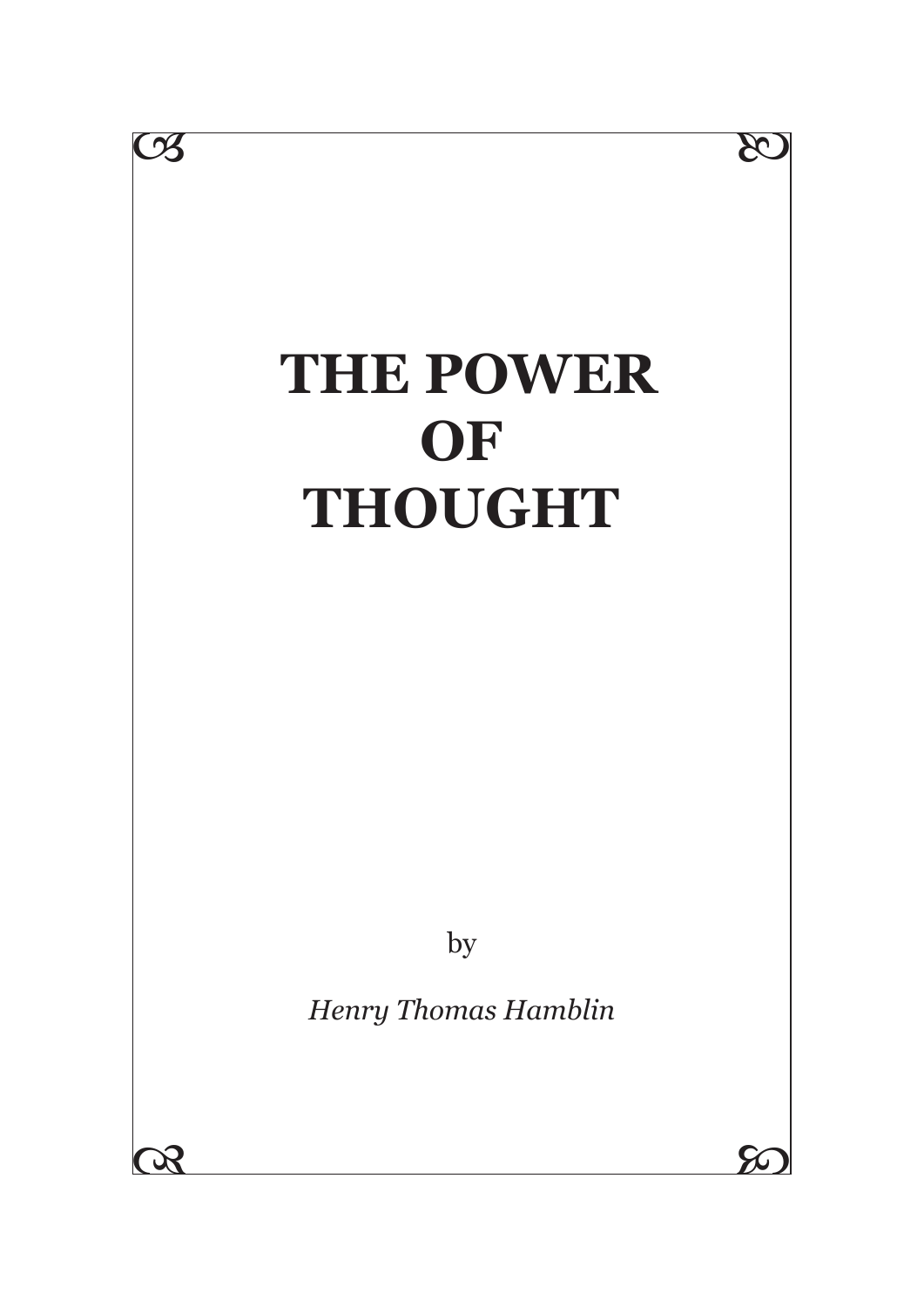# *TABLE OF CONTENTS*

| Chapter 9 - THOUGHT-CONTROL AND SPIRITUAL ATTAINMENT  p. 31 |
|-------------------------------------------------------------|
|                                                             |
|                                                             |
|                                                             |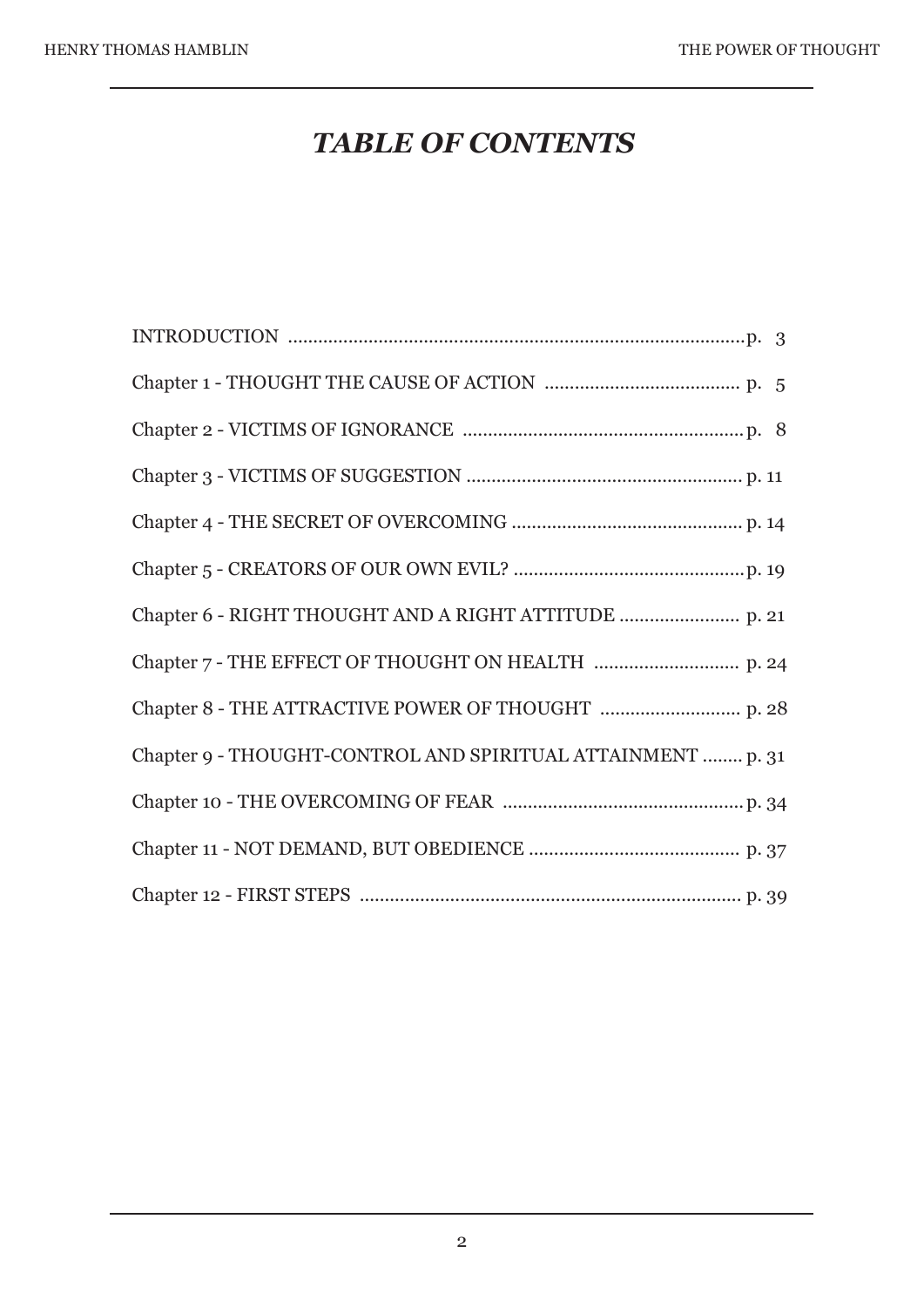### **INTRODUCTION**

—

### *You are the architect of your own life: it is yours to make or to mar. By the power of thoughts you are building; are you building aright?*

The power of thought, as Emerson says, is a spiritual power. It is the greatest power that man has at his disposal. The world today is in its present state simply as a result of mankind's collective thinking; each nation is in its present state of either peace and prosperity, or poverty, murder and anarchy, simply as a result of its thinking as a nation; and each individual is what he is, and his life is what it is, and his circumstances are what they are, simply as results of his thoughts. What a man thinks, he becomes; what a man thinks is the mainspring of all his actions; what a man thinks attracts to him his circumstances and environment; what a man thinks determines what type of friends and companions will gather around him; what a man thinks decides whether he shall be happy or miserable, successful or unsuccessful, healthy or unhealthy, prosperous or poverty-stricken, hated or loved. What a man thinks either builds up his character or pulls it down. What a man thinks can overcome fate or strengthen it, can bring him into alignment with his glorious destiny, or make him an outcast and a wanderer in desert places. Indeed, there is no limit to the power of thought, because it is a spiritual power of intense potency. It is the power which distinguishes man from the brute, it is the power by which he can mount up to God, it is the power which can make the unsuccessful successful in the battle of life, it is the power which can make the loftiest achievement possible, it is the power by which difficulties can be overcome, disadvantages of birth and parentage surmounted, and the life beautified and inspired and energised with God-given powers.

By thought man either blesses or curses himself. By it he brings into his life either success or failure, health or disease, happiness or unhappiness, poverty or prosperity. It is all in his mind and the character of his thought. Whatever there is in your life or mine, of disharmony, lack, sickness or unhappiness, is the result of our disharmonious thought. We live in an orderly Universe, but we do not react harmoniously to our environment, we are not in correspondence with the hidden law and order around us. It is not necessary for the universe to be altered; what is needed is that we ourselves should be changed. Within ourselves is the cause of the disorder in our own individual world—for we each live in a little world of our own creation— therefore, the disorder and trouble that afflicts us, or the lack that restricts our life, can never be overcome, save by a change of mind, habit of thought, and mental attitude.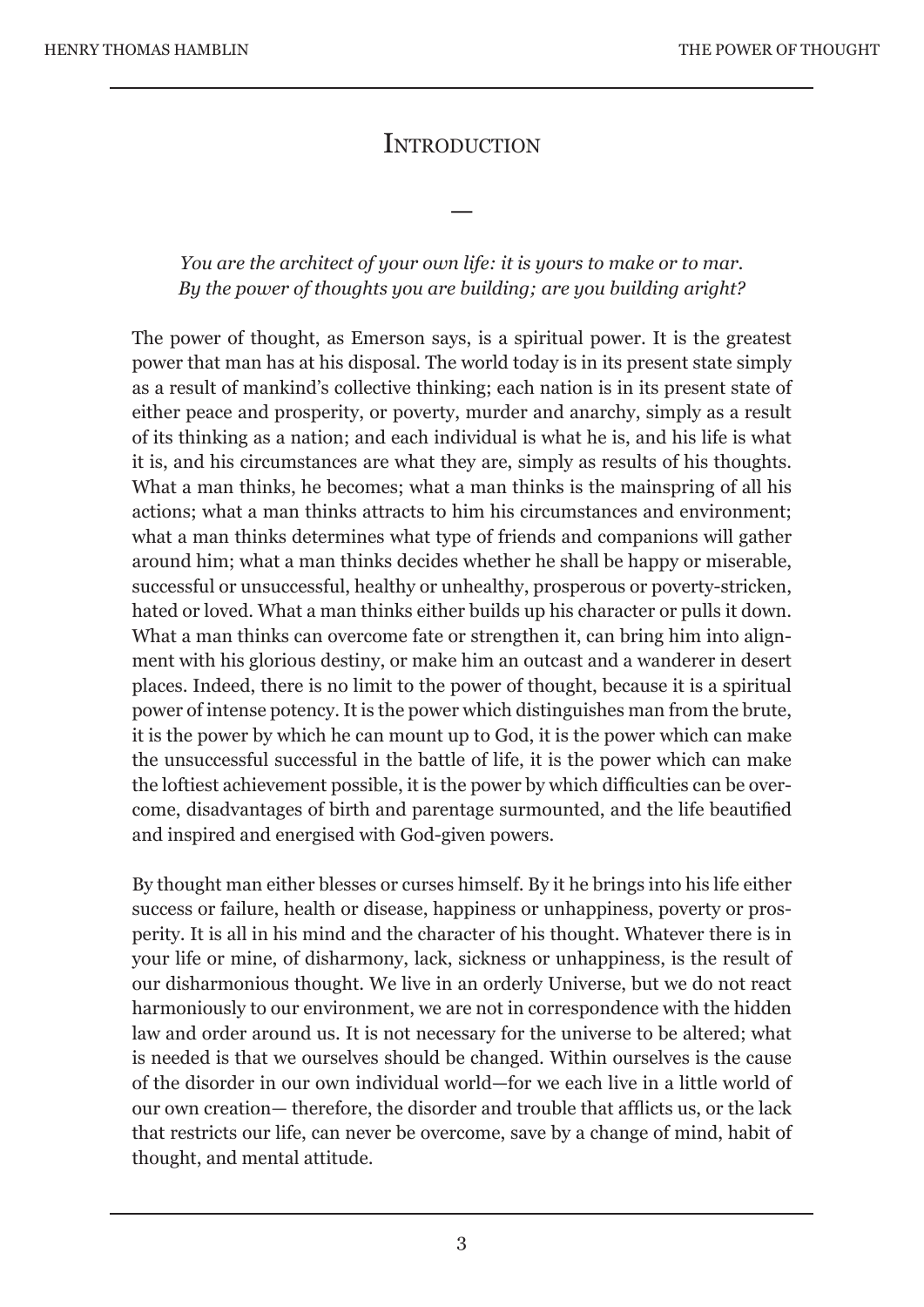In the following pages an attempt is made to show how the reader can, by changing his thoughts and mental attitude, "reverse the lever" and come into harmony with the Divine Idea. When this is accomplished, his life will blossom like the rose, "he shall be led forth with peace; the mountains and the hills shall break before him into singing, and all the trees of the field shall clap their hands."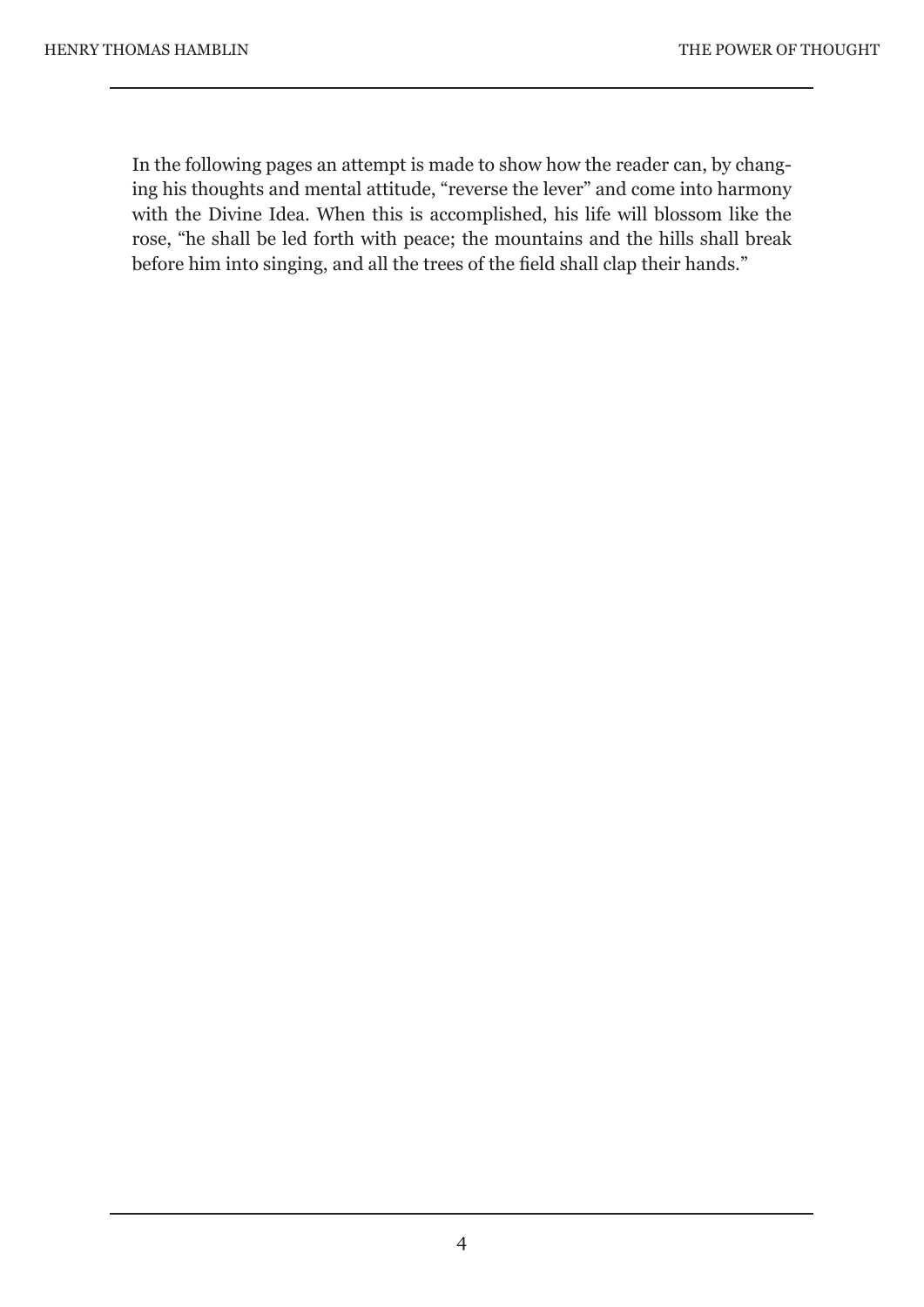# *Chapter 1*  THOUGHT: THE CAUSE OF ACTION

—

THERE is the conscious mind and there is the subconscious mind. The conscious mind gathers knowledge and experience through the senses. It learns from books, conversation and experience. It reasons and forms conclusions. Finally its thoughts pass down into the subconscious mind. The subconscious mind is the mind of action. It is responsible for all that we do. It is the seat of memory and of instinct. It is a reservoir of tremendous power, it is of extraordinary intelligence, it carries out all the complicated processes within the body, which make life possible. The wisest and most learned of men cannot begin to fathom its wonderful powers, but in spite of this we know enough about its manner of working to enable us to control it, and by controlling it, we control our actions, and by controlling our actions we shape our life, and overcome what is called fate.

The subconscious mind, although so wonderfully intelligent and possessed of such extraordinary powers, acts entirely upon suggestion. That is to say, it follows blindly and faithfully the thoughts that are sent down into it. Therefore upon our thoughts depends what sort of actions are brought forth. If evil thoughts are sent down into the subconscious mind, then evil, destructive action will be the natural result. If thoughts of weakness and failure are entertained, then weak actions leading to failure will inevitably follow. On the other hand, if good thoughts are entertained, then constructive good action will result, and if strong, successful thoughts are entertained, they bring forth robust, constructive action, which leads to success and achievement. It is impossible to think evil thoughts and bring forth good actions. Many have tried it. They have said, I will be outwardly respectable and blameless in life, but in secret I will think this thought, I will hug it to my bosom because it is pleasant, but I will let it go no further, because I know that evil action leads to shipwreck and disaster. Therefore I will deceive even my best friends. Outwardly I will be all that I ought to be, but in my thoughts I will be evil. Mine will be a double life, to outsiders I shall be one thing, and in my thought-world something different. Thus I shall be able to enjoy evil in thought, and escape its penalties!

Such an one does not reckon with the power and faithfulness of the subconscious mind. Every evil thought which is entertained and gloated over, acts as a powerful suggestion to this patient giant, until at last it can stand it no longer, and bursts out into the life in the form of a course of evil action, which is an exact replica of the thoughts which have been entertained. This explains why so often people who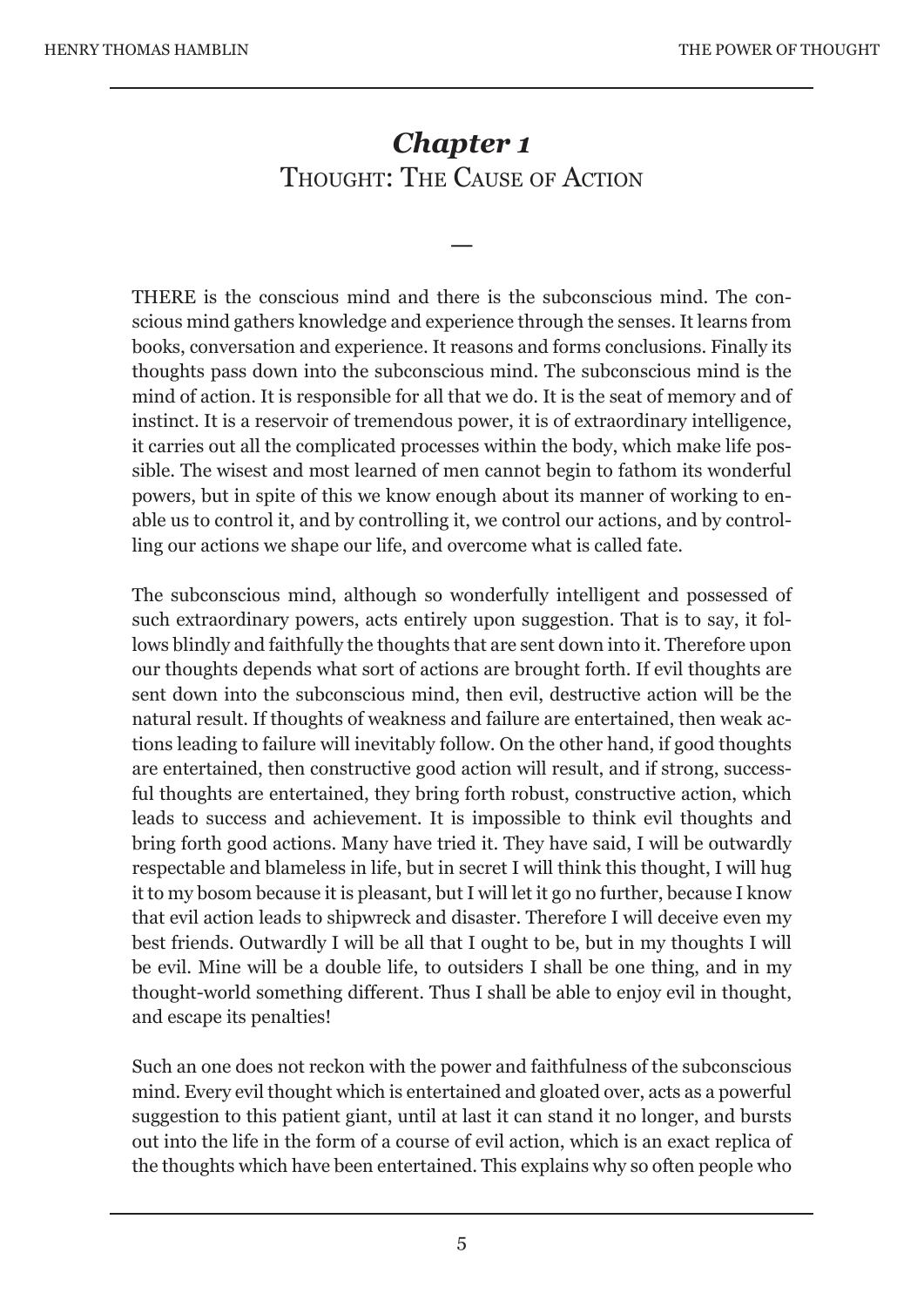have always been so exemplary in their conduct all at once go wrong, and come crashing down to ruin; they are simply reaping the harvest of their thoughts.

While this is true of the majority of those who indulge in secret evil thinking, there are yet those who, either through lack of courage or opportunity, do not, or cannot, "break out" into a course of evil action. By their evil thoughts they arouse certain emotions which cannot be satisfied and which therefore have to be repressed. The effect of repression is either chronic ill-health which no medical skill can ever cure, or organic disease that is beyond the art of man to heal. The reader must not imagine, however, that everyone who suffers in this way has been guilty of evil thinking, but the practice is certainly one of the ways by which some people can, and do, literally destroy themselves.

This example is merely given as an illustration of the effect of evil thinking, and most people have seen evidences of it amongst their friends and relations. Most of my readers will doubtless be above this kind of thinking, but the same law acts with every kind of thought that is sent down into the subconscious mind. There are two kinds of thought, viz., constructive and destructive, sometimes called positive and negative. It depends upon which class of thought we persistently dwell upon and pass to the subconscious mind, what our actions in life are to be. If we allow our mind to dwell on destructive, negative thoughts, and this, unfortunately, is often the case as it requires no effort, then destructive and negative action will be the inevitable result. On the other hand, if we think positive or constructive thoughts—and, to do this, effort is required, just as effort is required in climbing a hill—constructive action takes place as a natural result.

Thus a man who gives way to hate and broods over his wrongs, will be led to think of murder, and if he gloats upon thoughts of murder a time will come when he may attempt murder. On the other hand, if the same man will keep his mind off his wrongs and think thoughts of forgiveness, or, better still, if he will love, or hold in thoughts of good-will the one who has wronged him, then his life will become happy and peaceful, and in its highest sense, successful.

Again, a man who gives way to weak, fearful thoughts, who fears that his business will fail, who fears that his luck may give out, who fears that competition will arise with which he will be unable to cope, such a man will probably fail, because all his actions will be weak and hesitating and lacking in that strength and decision which are necessary for the achievement of success. On the other hand, if he will banish every weak negative thought, every thought of possible failure, and constantly brace his mind by affirmations of success—in other words, send down strong suggestions of success to his subconscious mind—such a man will succeed in life, because his actions will be strong and decisive. When faced by great dif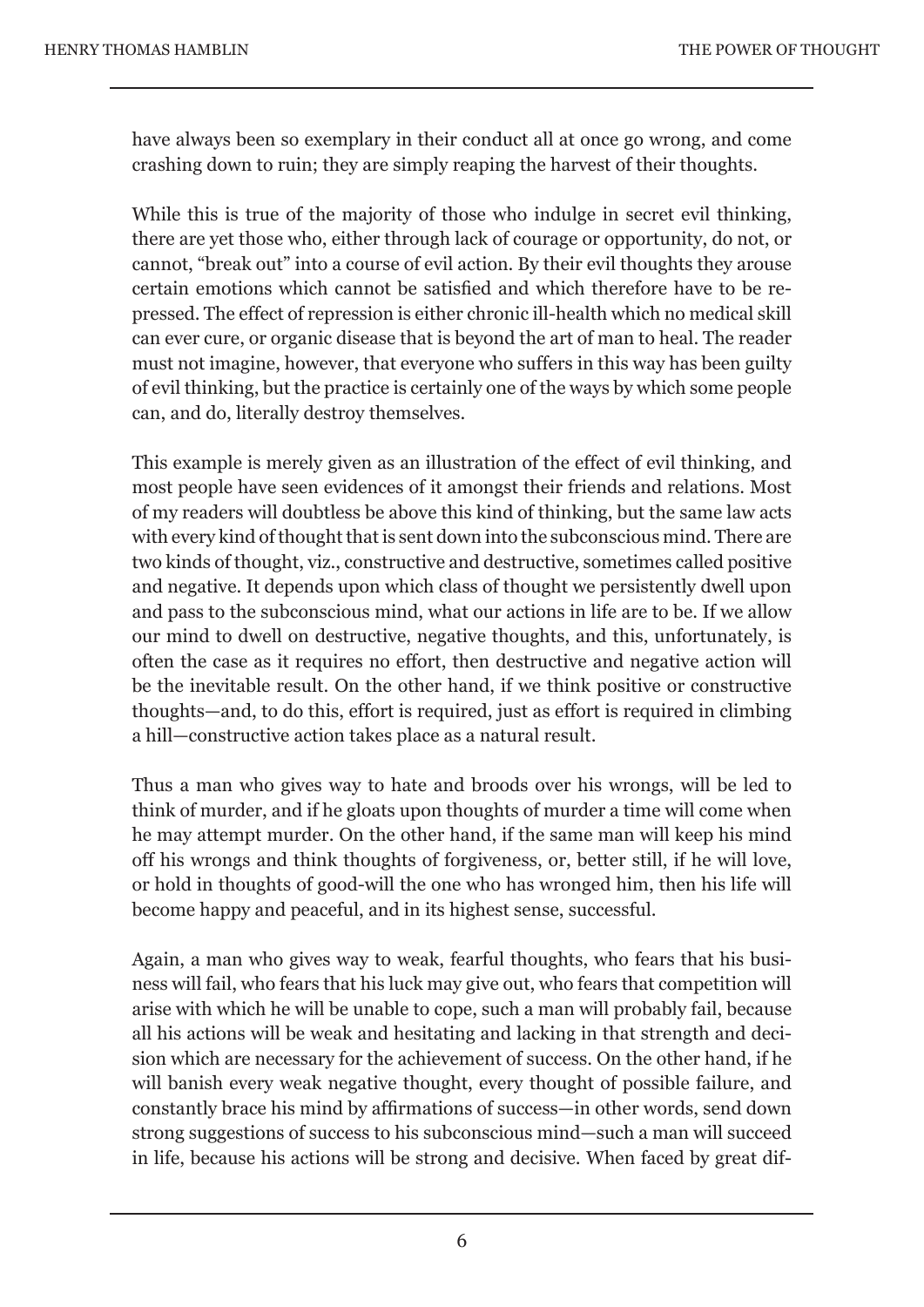ficulty he will find that his subconscious mind will supply him with wonderful energy and staying power, great courage and determination, simply because it has been trained by right thinking to do so.

It would be possible to fill a book with illustrations of the operation of this law, but in a little work of this kind these two must suffice. The law is immutable: it cannot be tricked or evaded. Whatever we think becomes sooner or later translated into action; and as upon our actions our life depends, it will be seen that it is possible by thought-control to govern our life. For by controlling our thoughts we govern our actions; by governing our actions we mould our life and circumstances, thus shaping our fate.

Life is not a matter of chance or luck; it is not something out of our control; it is largely the result or effect of our thoughts. Therefore, by controlling our thoughts and this, thank God, can be done—we can govern and direct our life to an almost unbelievable extent. As conscious thinking beings, created, the Bible says, in God's likeness and image, or in other words, a microcosm of the macrocosm, we possess one of the greatest powers in the universe. and this power is thought. It depends upon how we use this wonderful power what our life shall be. The engine driver sends his engine either backward or forward, but it is the same power that is used in each case. In the same way, thinking man can either build up or destroy himself by the use or misuse of the potent power of thought. It depends upon how he uses this power, either for good or ill, as to whether his life shall be successful, healthy, happy or harmonious, or lacking in definite achievement, true success and happiness. "Whatsoever a man soweth, that shall he also reap."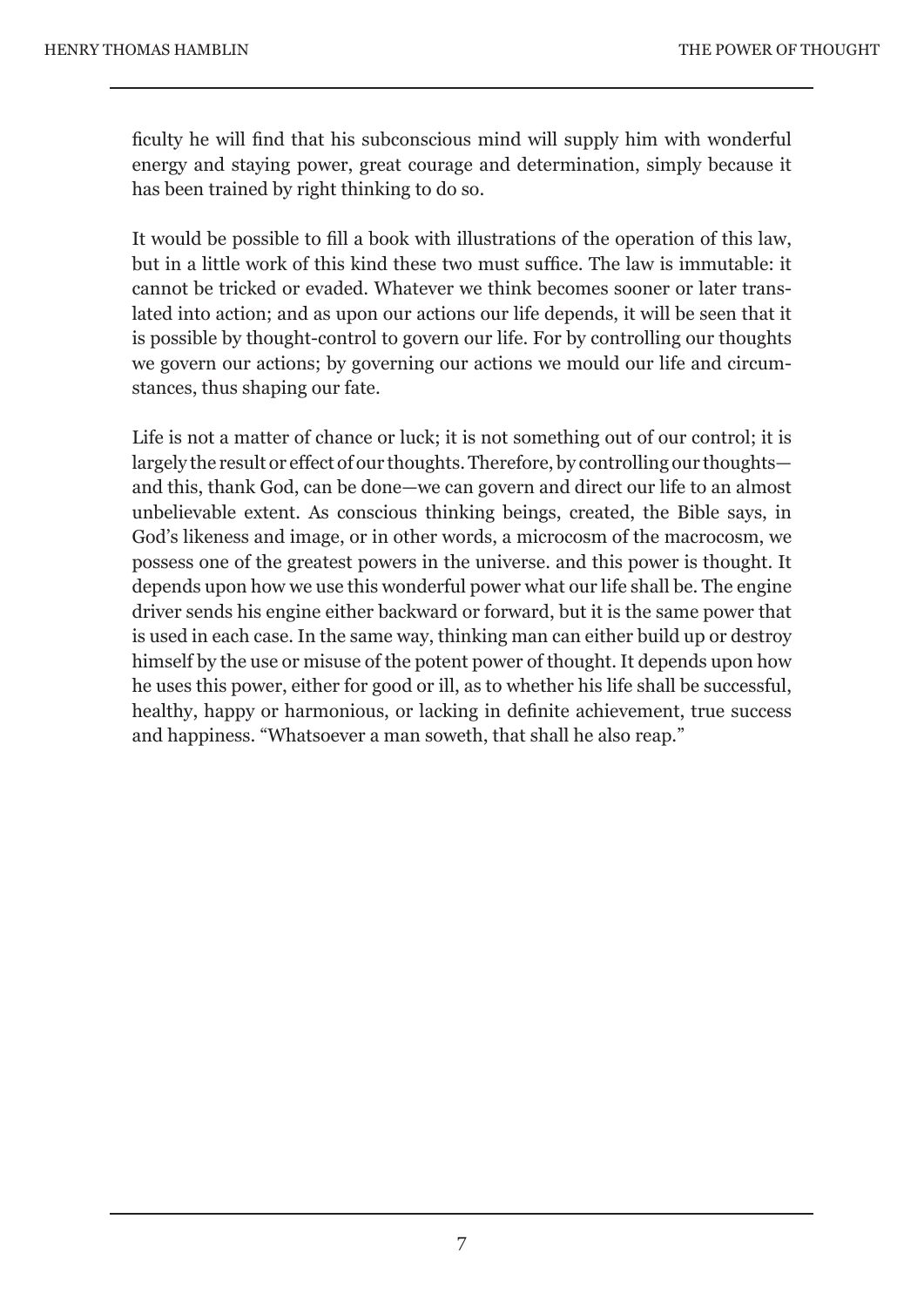# *Chapter 2*  VICTIMS OF IGNORANCE

—

WE do not believe that there are many who deliberately think negative thoughts. Most people mean well and want to do good and be good (not goody, goody). But, nevertheless, most of us are wrong thinkers, more or less, and this is due, so we firmly believe, mainly to ignorance. Because it is not generally known that negative thoughts are highly destructive, we ignorantly indulge in them, thinking that they do no harm. Actually, thoughts of impurity, anger, revenge, hate, resentment, envy, brooding over wrongs, brooding over sorrows, losses and griefs; thoughts of fear, failure, weakness, penury, sickness, disease, decay, mortality and death, are all highly destructive. They are destructive of health, of happiness, of circumstances, of life in all its departments. They break down the nervous system; they paralyse endeavour; they undermine the will; they make for wrong decisions. It will be admitted that this is a matter of prime importance, yet neither children nor the general public are instructed in these vital matters. Because of this almost universal ignorance we most of us go on indulging in negative thinking, much to our detriment.

How many of us, for instance, realise that it is thought that kills and not lack of food in most cases of death through alleged starvation? If a person cannot get food to eat he dies in a very few days, as a rule; yet a person who fasts voluntarily in order to cure himself of some organic disease can do so, if the fast is wisely undertaken, for forty or even more days, not only without injury, but with greatly beneficial results. Why is it that in the former case a few days' compulsory fast ends in death, while a voluntary fast of six weeks or so results only in good? The answer is of course that it is the state of the mind and the character of the thoughts that kill, and not the lack of food.

Again, after a few days' "starvation" a person is generally in a state of great weakness and prostration. Yet one who submits himself to a voluntary fast generally continues his work, and it is only at the later stages that he works less hard than usual. The certain reverend gentleman who recently fasted for forty or fifty days, particulars of which were given in our daily newspapers, not only carried on his usual duties, but, in addition, wrote a book on a subject requiring great concentration and mental effort. Contrast all this with the state of a starving man, who, after a few days, is reduced to a condition of collapse and exhaustion, quickly followed by death, and we see how great is the power of mind and thought. In the case of the "starving" man, he thinks that he is dying, because he has no food,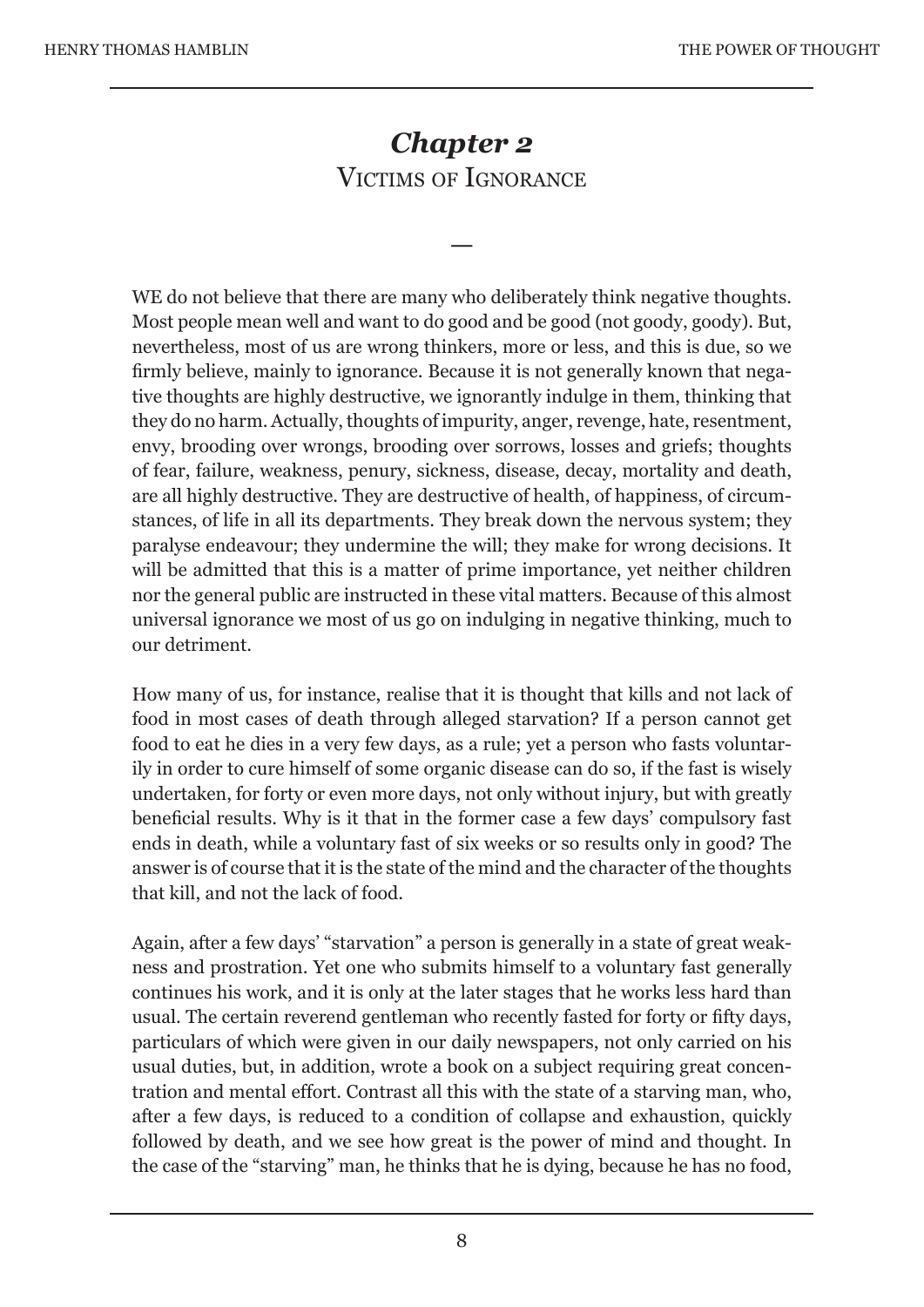and consequently very soon does die. The fasting man thinks that by fasting he is improving his health, and his health is improved in consequence, even to the overcoming of incurable (so-called) organic disease. There have been reported in the papers lately many cases of important people undergoing, voluntarily, a long fast, and by so doing winning their way to health. But this is not new by any means. To my knowledge this method of cure was quite well known in certain circles a quarter of a century, or more ago; but its mental aspect does not seem to have been appreciated at its true value.

There is no reason why a starving man, if he was well nourished at the commencement, should not live as long as a fasting man, and he would do so if he could only control his thoughts and think in the same way that a fasting man thinks. But first of all he would have to be convinced that fasting is beneficial to health, and this would not be easy, for ignorance and prejudice die hard. Also, because man is prone to look to the future with anxiety he would probably be consumed with worry, fearing that he would be unable to obtain food after his compulsory fast had got beyond the beneficial stage or limit.

But the fact remains that it is not the absence of food that kills a starving man, so much as his state of mind. It is his fear thoughts that kill him, just as it is the thoughts and expectation of cure that keep the fasting man alive and maintain his strength and ability to work.

It must not be assumed from these few remarks that I am in favour of promiscuous fasting, for an ill-considered fast might do a great deal of harm. Fasting in some cases is beneficial, but it should be taken under experienced supervision.

There is also much ignorance on another point, which is the possibility of controlling thought. It is not generally known that our thoughts can be controlled and regulated in much the same way that a London policeman controls and regulates the traffic. He holds up a hand and instantly the traffic behind him stops, allowing vehicles from a cross street to pass instead. Our thoughts can be controlled and regulated in much the same manner, Undesirable, destructive thoughts can be arrested, while other thoughts of a desirable and constructive character can be encouraged.

People say: "You can't help thinking these thoughts can you?" They take it for granted that one cannot control one's thoughts. They do not realise that it is possible deliberately to change the subject as regards one's thoughts, in the same way that one changes the topic of conversation. We all of us change the subject of conversation when it becomes distasteful to us, but how many of us change the subject of our thoughts in the same deliberate manner, by the exercise of our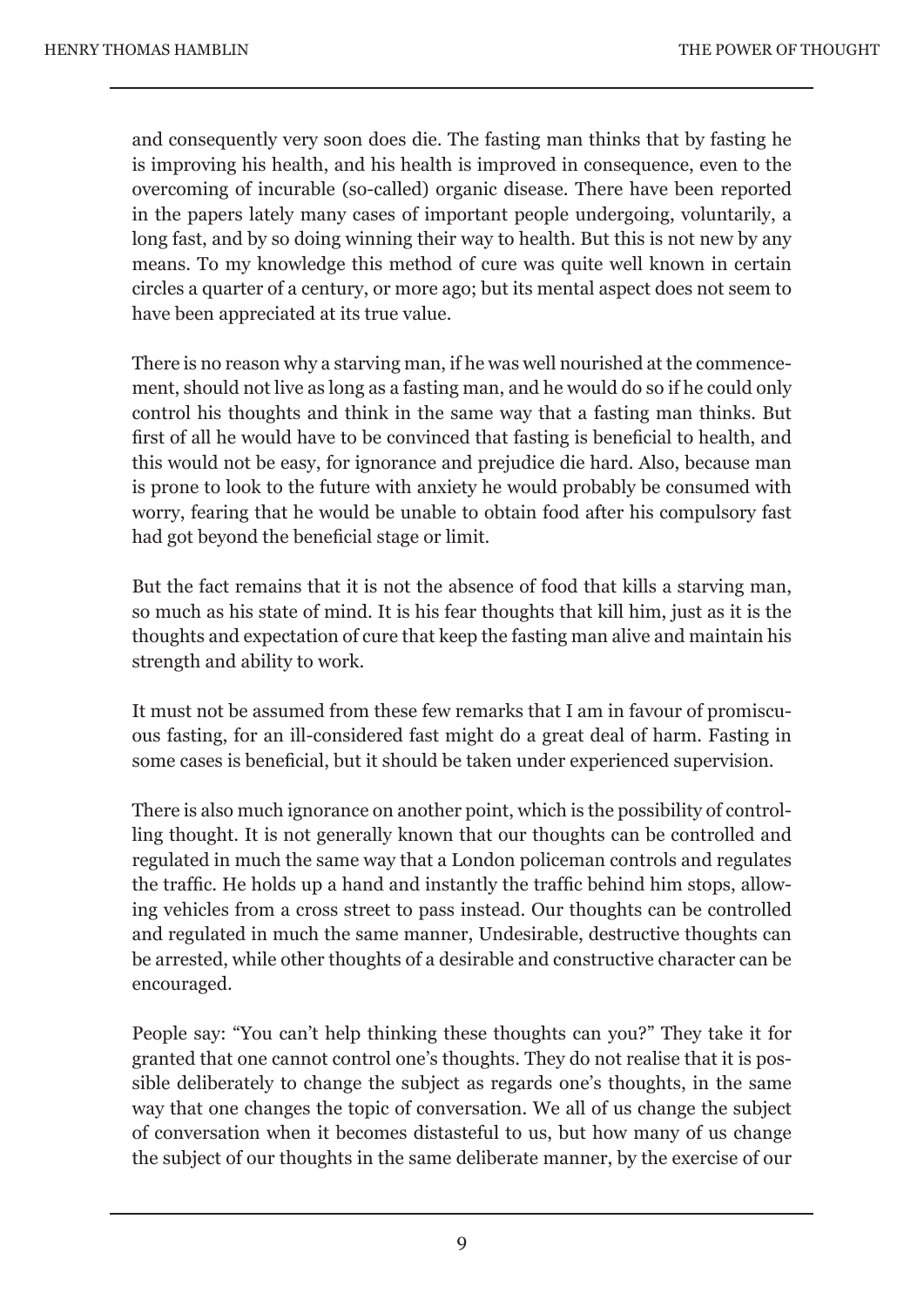will? Yet it can be done, almost as easily, if we will only DO IT, instead of thinking and saying that it cannot be done. Not only is it possible to change the subject of our thoughts, but it is also possible to refrain from thinking altogether. Both are accomplishments of the highest possible value and they can be acquired only by practice and self training; but, even the weakest of us can acquire them if we are quietly persistent. We do not need to be clever, or greatly gifted, or out of the ordinary. Indeed, we may be very much under the average in mental gifts, will power and intellectual endowments; yet, if we are quietly persistent, we can learn to overcome our thoughts, in course of time. And when we become master of our thoughts we become master of ourselves, and when we become master of ourselves we become master of life itself; not by opposing the discipline of its experiences, but by dealing with them in the best possible manner, maintaining a calm and steadfast mind, a quiet faith and an unflinching spirit.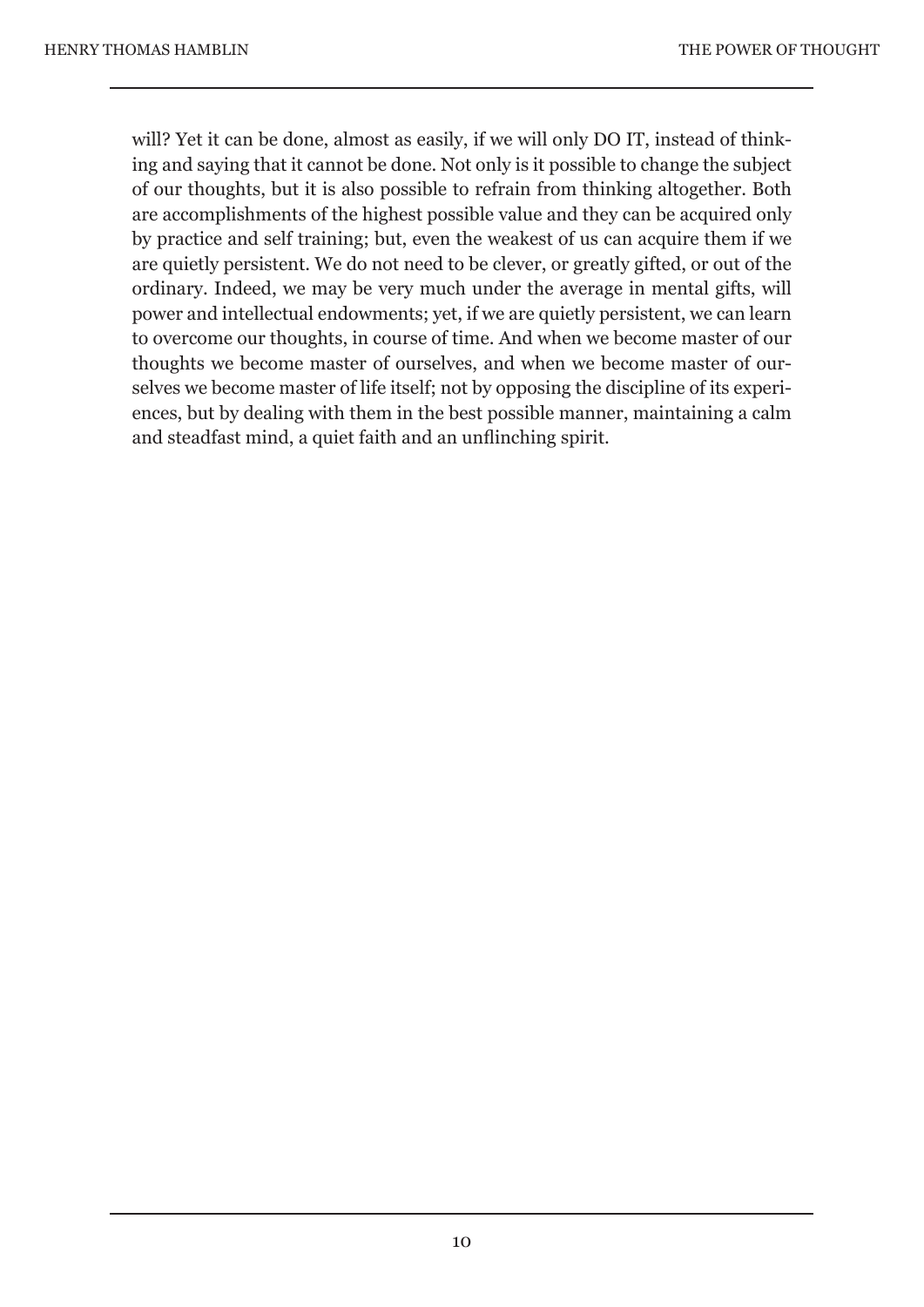# *Chapter 3*  VICTIMS OF SUGGESTION

—

WE are all victims, more or less, of suggestion. Strong-minded and unscrupulous people deliberately influence others by suggestion, in order to take advantage of them. Counsel in Court says to a witness: "I suggest to you," and then follows a suggestion that may be both untrue and unfair, yet it may so overwhelm or confuse a witness as to destroy the value of his evidence. Thus does a strong mind dominate a weaker by force of will and suggestion.

The hypnotist suggests to his victim that a piece of cold metal applied to his bare back is a red hot iron, and immediately the flesh is scorched and blistered, much the same as would be the case if the metal were actually red hot. Or he may suggest to his victim that a cup of paraffin is a cup of lemonade, and he, the victim, will then drink it, evidently enjoying it and thinking it to be lemonade. Thus in these and many other ways does the hypnotist show how powerful suggestion is.

In one of Dr. Schofield's books, I think it is, a tale is told of two well-known physicians who, in order to prove the power of suggestion, beckoned to a man in a restaurant and then told him that he was seriously ill and ought to be in bed. The man, knowing their reputation and high standing as medical men, believed them, went home, took to his bed and died. It is only fair and charitable to suppose that neither of the doctors expected anything more than a slight illness to result from what would appear to be foolish and reprehensible action.

We are told, day by day, in our daily paper to take so-and-so's pills. We may not heed the suggestion for years perhaps, yet, sooner or later, we may find ourselves either taking the pills or advising somebody else to do so. You see a man with streaming eyes, sneezing and using his handkerchief. This sight suggests influenza to you, with the result that, if you are not positively minded, you may shortly develop an attack yourself.

In a thousand and one different ways we are affected by suggestion. We receive it through the eyes, the ears, taste, smell, and touch. We are victims of it at every turn, unless we learn to become positive-minded and proof against suggestion in all its forms.

There is not space for me to do more than mention other ways by which we are unconsciously affected and influenced by suggestion. Newspaper and magazine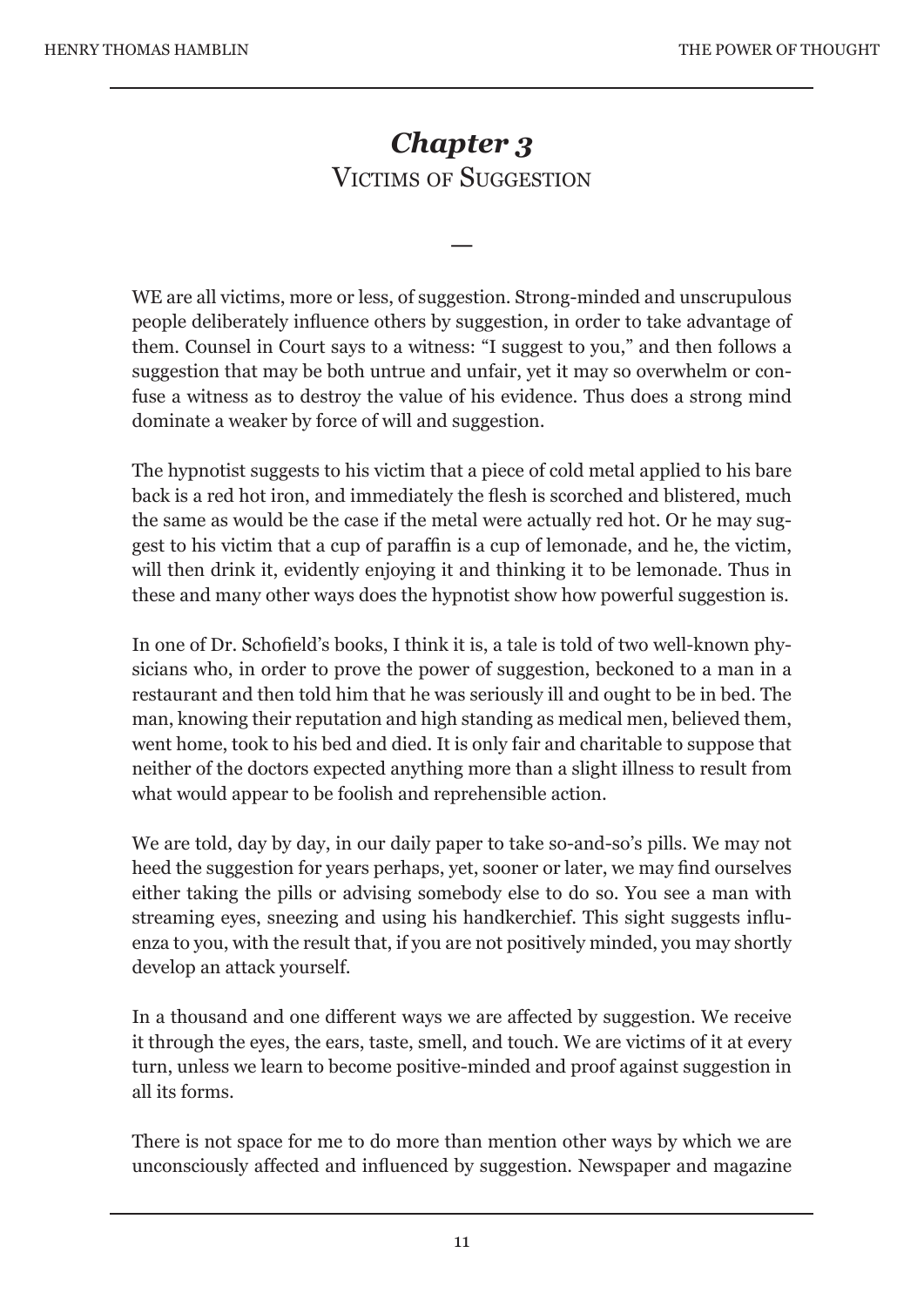advertising of patent medicines are most potent and powerful mediums of suggestion. We have already mentioned the effect of being told day by day, in our paper and by means of hoardings, to take a certain make of pills. But modern ideas of advertising worthless nostrums and harmful drugs leave such methods of advertising far behind as regards suggestive force and value. Pictures of people sneezing, and of others doubled up with painful backs, can have only one effect, and that is to make people imagine that they possess the ailment described.

I remember when a boy, reading in the papers of that day, long advertisements which were headed: "What is this new disease that is come upon us?" I was so affected that I became convinced that I had the disease, and badly too. I became so alarmed that I would no doubt have speedily become really ill if I had not told my parents my fears. Never shall I forget the shouts of merriment that greeted my confession. It seemed as though they would never cease laughing. But they laughed me out of my fears, and I have kept a positive mind towards or against patent medicine advertisements ever since.

Many of my readers must have read the late Jerome K. Jerome's humorous account of his experience with a medical work of symptoms. He said that by the time he had finished reading the book he found he had every disease under the sun except Housemaid's Knee. Written, no doubt, to raise a laugh and to amuse, yet containing a modicum of truth, which, if realised by the masses, would quickly cause the nostrum mongers to shut up shop.

Then there is what is termed "mass suggestion". We are all inclined to think the same thoughts as the mob, and to have the same emotions aroused within us as sway the masses of the people. It is very easy for a positive person to sway the thoughts and emotions of a crowd of people. It is difficult for one of the crowd not to be moved with the crowd. This is why people, who in the ordinary way are sensible, go "mafficking" on occasions of national rejoicing. It is also the reason why people who are peaceable and harmless in private life may, when in a crowd, join in acts of violence and disorder. It is simply that the mass emotion gets hold of them, influencing them so strongly they get carried away.

It is a fact that some people are more easily influenced by suggestion than others. Some are stolid and phlegmatic, and upon these suggestion appears to have less effect. Others, on the contrary, are more sensitive and highly strung. These are greatly influenced by suggestion, falling an easy prey until they learn to become proof against it. Such may feel that they are "hard done by", and that life has dealt unfairly with them, by making them so sensitive. But they need not pity themselves, for the reason that they have, instead, much to be thankful for, for people of this type are those who can benefit most by suggestion when it is properly and scientifically made use of.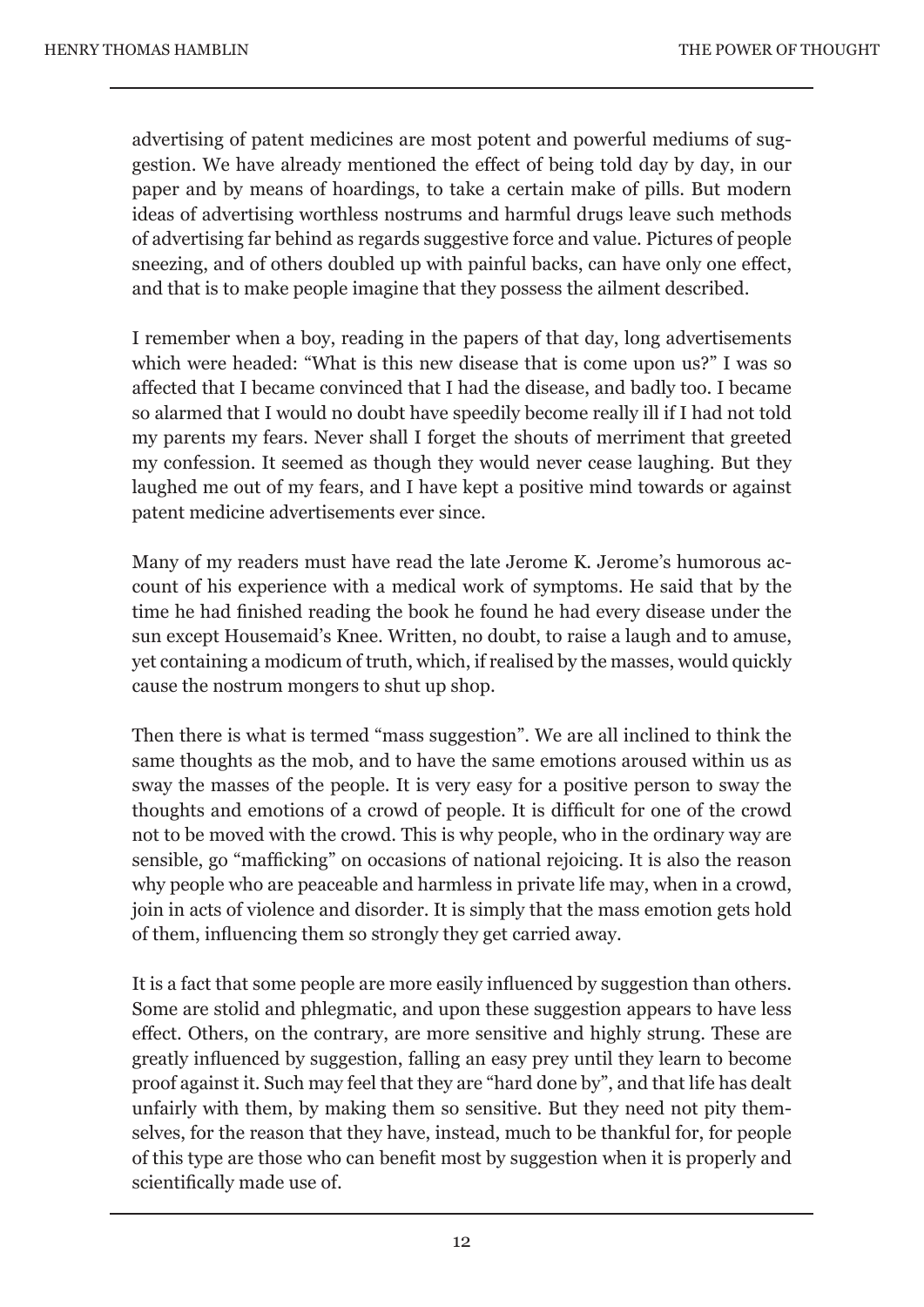Finally, we come to the subject of temptation. All of us are tempted in some way or other. What would tempt one severely might not affect another at all, but each is tempted in a way peculiar to himself. What is temptation, but suggestion? We need not argue as to where, or from whom, the suggestion comes; it is surely sufficient for us to know that we are victims of it, until we learn how to resist it successfully. There is no more subtle suggestion than that of temptation. It is so clever it seems impossible to counter it in any way. Even at our best moments, when we would rise to noble deeds, base ideas and motives are suggested to us. If we are not to fall we must exercise eternal vigilance. And it is because of this that we are told in the greatest of all books, by the greatest of all teachers: "Watch and pray lest ye enter into temptation."

In concluding this chapter let me touch lightly on the teaching of those who state that almost everything is suggestion. Their theory is that we possess only consciousness, and that all that forms our life is the result of suggestion. Thus, so they say, poverty is the result of acceptance of suggestions of poverty: disease, the result of acceptance of suggestions of disease: trouble, the result of acceptance of suggestions of trouble, and so on. To counteract these suggestions, auto-suggestions of an opposite kind are recommended. The poverty stricken person is advised to whisper to himself, as he falls asleep, suggestions of wealth, prosperity and plenty. If the subconscious, or, as some say the unconscious, mind accepts the suggestion, then poverty is at an end. The diseased person does the same, except that he uses suggestions of health, with a similar pleasing result, IF the subconscious or "power mind" within will only accept the suggestion whispered to it.

All this may appear to be pure rubbish and "bunkum" to most of our readers. While, however, the writer is not prepared to accept such teaching in the above crude form, yet, so he believes, there is a considerable amount of truth in it. It is not, however, advisable to tinker about with the subconscious mind in this way. Many today are suffering from the effects of unwise experiments made without knowledge or experience.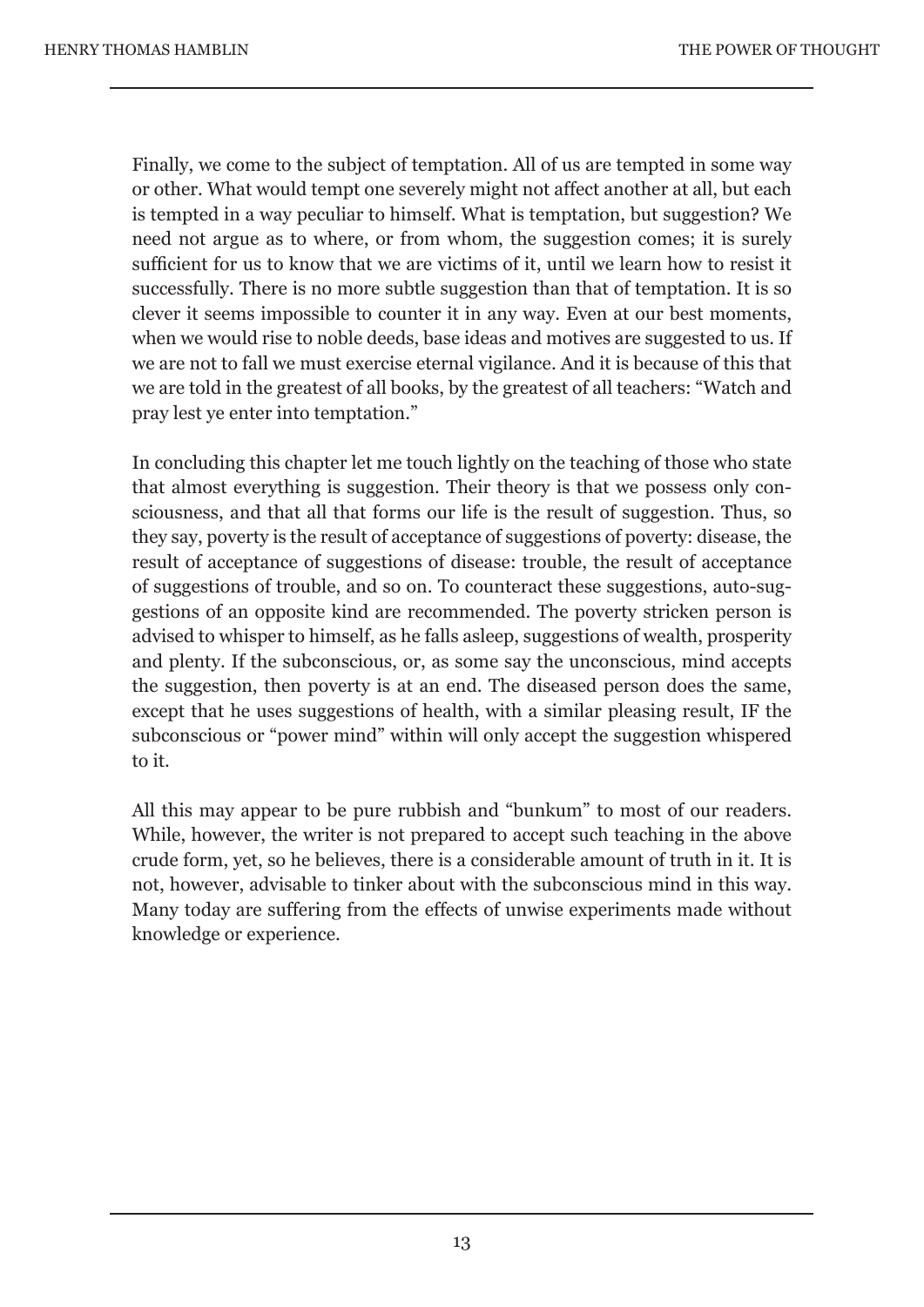### *Chapter 4* THE SECRET OF OVERCOMING

#### **MOULDING AND SHAPING LIFE LIKE CLAY IN THE HANDS OF THE POTTER**

—

WHY is right thought so important? It is important because it influences our actions. It is important because it builds up character and a steadfast mind. It is important because upon it our well-being and the success of our whole life depend. It is important because it is by right thought that we can overcome harmful suggestion.

First of all we have to realise that thought is the cause of our actions and decisions. It is largely because of this that our circumstances depend upon our thoughts. If, for instance, we do not overcome life's difficulties *in our thoughts*, then we can never overcome them in actual experience. By this I mean that our difficulties must be boldly met and conquered *in thought*, if ever we are to hope to overcome them actually. In a way it is good advice to tell people not to dwell upon their woes but to think of pleasant things instead, but it is liable to lead to a habit of thought almost as destructive as brooding over trouble. This negative application of what is meant to be good advice is responsible for the failure of those who say: "I have tried right- thinking, but it makes no difference." The reason "it makes no difference" is that it is not right-thinking at all, but actually a form of wrong-thinking. Such people say: "I never indulge in wrong thoughts about my troubles, I refuse to think about them." Just so, and it is here where the whole trouble lies. Instead of life's trouble being met boldly and conquered in thought they are run away from. As soon as the mind comes up against an unpleasant thought, thought of an irksome duty that must be done or of a crisis that must be faced, or of a difficulty that has to be overcome, the mind "dodges" it and hits on to something more pleasant. The one who says : "I never think of my troubles" and who runs away from unpleasant thoughts of this kind finds that he can never overcome the actual difficulties when they arise. In fact his so-called right thinking prevents him from making decisions and from dealing firmly and sensibly with his difficulties. We must first overcome in our thoughts, if ever we are to overcome in actual experience.

The world may be divided into two classes of people: (1) those who overcome life, and (2) those who are overcome by life. Those who overcome life's difficulties are those who do so in thought. Those who are overcome by life's difficulties, are those who do not overcome in thought. If the latter have not deliberately made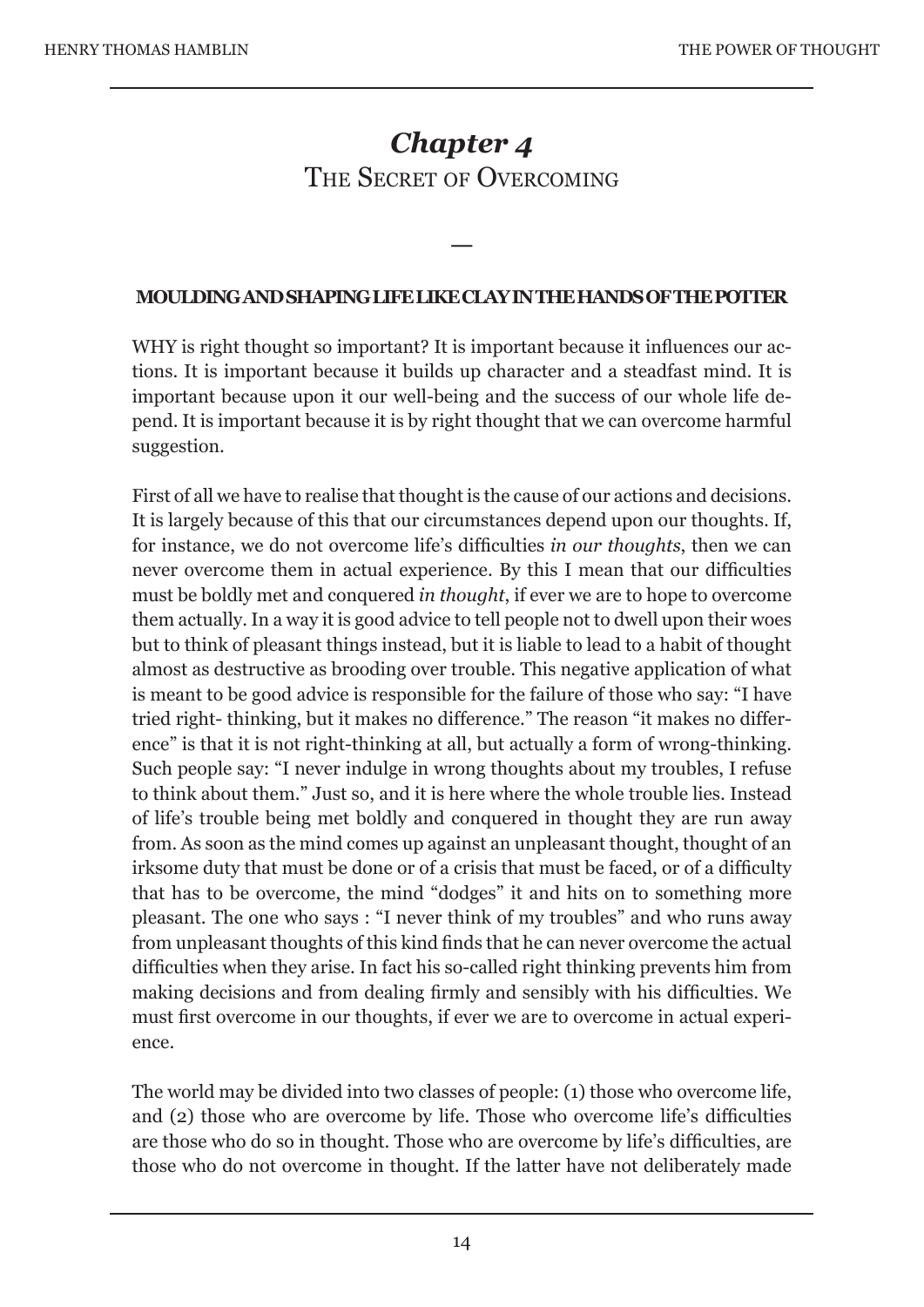a practice of "dodging" unpleasant thoughts in an unfortunate attempt to follow a form of wrong thinking which they erroneously believed to be right-thinking, they yet are passive; that is, they fail to overcome, in thought, the difficulty that must be overcome, sooner or later, in actual experience.

The secret of overcoming is in thought victory. If we continually overcome in our thoughts we develop a steadfast mind. Without a steadfast mind it is impossible to be victorious in life's battle. On the other hand, there is no difficulty, capable of human solution, that cannot be overcome by a steadfast mind. Indeed, if a man's mind is steadfastly directed towards a certain object, not only will he be truly successful, but the most remarkable things may happen or be achieved, beyond anything that might be hoped for or expected.

The mind becomes powerful, growing in strength continually, through meeting a difficulty, in thought; moving forward towards the difficulty, in thought; and then putting the weight of the mind and will behind it. Then the "whole man" moves forward, going right through the difficulty to the other side, victoriously. This generates inward power, that is cumulative, which, when we come to our difficulty in actual experience, helps us through it successfully.

Now this is quite different from worrying over things. Worry is a destroyer. By worrying over our troubles we not only stimulate fear, one of the most destructive of the emotions, but we also wear grooves in the brain, round which our thoughts revolve in endless repetition. The brain becomes so constructed or arranged, through the practice of worrying, that worry becomes a habit. That is to say, as soon as a thought of some impending trouble comes to us, or something goes wrong in our life or work, or we think that something has gone wrong or will go wrong, or we fear that it may go wrong, then immediately the cells used by worry are stimulated into action—being already fully charged with nervous energy, waiting to explode—and round and round the thoughts go, along the groove prepared for them. Then good-bye to our peace of mind; good-bye to sleep; and, in time, good-bye to health.

Some people are of a worrying nature. They inherit it from their parents. The writer is one of them. Some people, on the contrary, never worry about anything. If they were sentenced to death they would probably sit down and read a book; if the executioner stood beside them they would probably say: "Please wait a minute or two until I have finished this chapter." A certain man of my acquaintance had once to be told that he was suffering from a disease that would rob him of one of his senses. "Now," he was told, "you must try not to worry about it." He laughed a quiet, untroubled laugh and then said: "I shall not worry; we are not a worrying family; we take things as they come, and we find they are not so very dreadful after all. There are always compensations."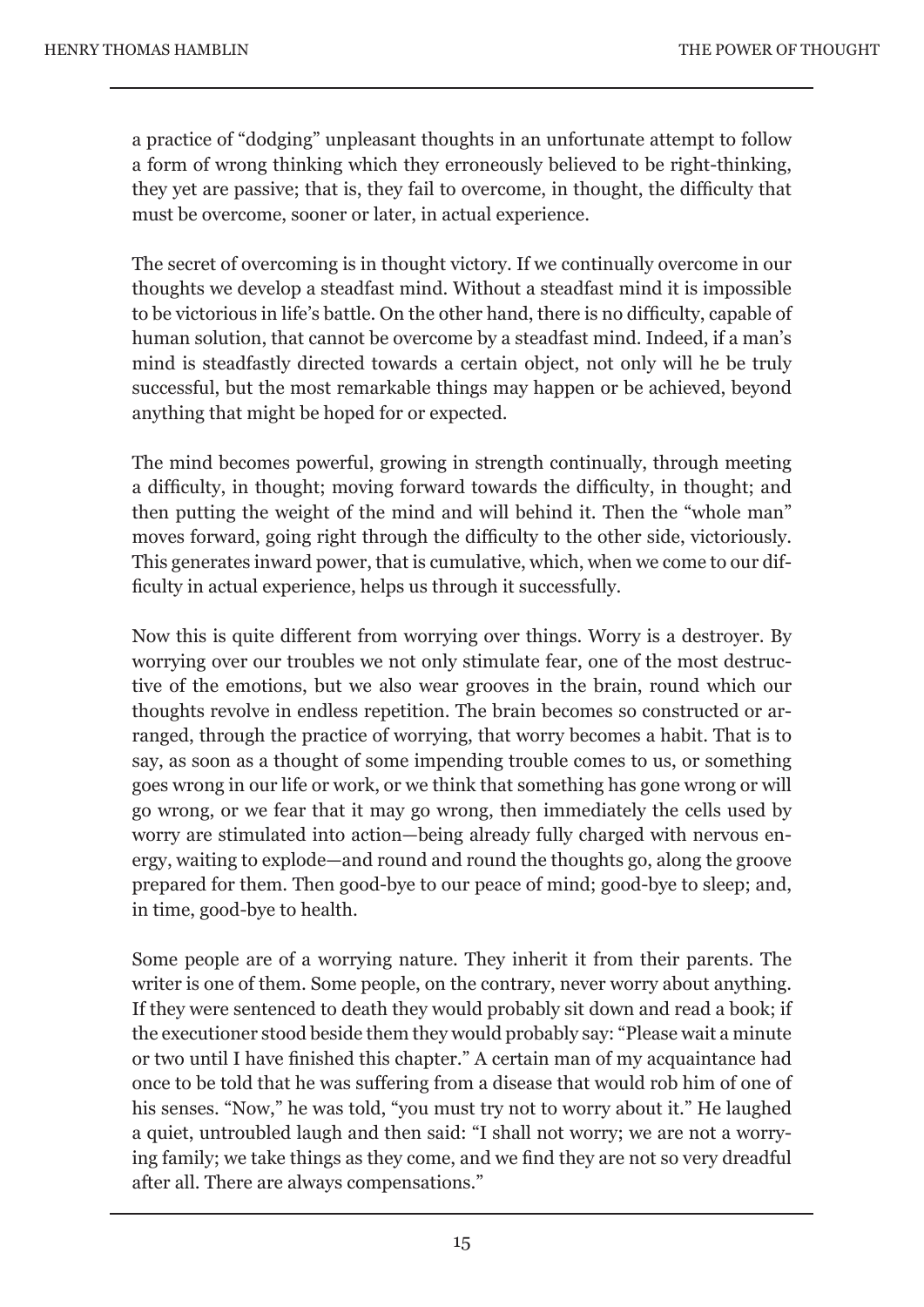This shows the amazing difference there is in people's nature and temperament. We think, however, that the proportion of people who worry is much larger than that of those who do not. As the subject of worry is such an important one, a separate chapter must be devoted to it.

But while we must not worry about our troubles or imaginary fears, yet we must meet them boldly in thought and will. On no account must we run away from them, for there probably is nothing more negative and destructive than this. Those who refuse to face their difficulties and who keep on dodging the issue are, generally speaking, the greatest of worriers. Avoiding the issue in thought increases the trouble, therefore there is really more about which to worry.

At the risk of repeating myself I must again point out this most vital and important truth that we must overcome in thought. The teaching that bids you merely to dismiss your trouble from your mind and think of pleasant things, or to indulge in a day-dreaming, can be positively followed, but as usually applied is quite negative. When applied in a negative way it weakens the will, robs one of initiative, and destroys one's power to decide and act. Instead of avoiding the issue, whenever the thought of the impending trouble or difficulty rises into consciousness, we should meet it boldly, affirming our ability to overcome it and be victorious. If, every time the thought arises, it is met with an affirmation of power, overcoming and victory, then when the time arrives to meet the difficulty in actual experience, we find that we have ample power to overcome and go victoriously through the experience. We find ourselves steadfast in mind and possessed of a reserve of power that surprises us.

Meeting thoughts of failure, difficulty or fear in this way has an effect upon the subconscious mind. It receives a definite lead and realises what is expected of it. Being a faithful servant it does not fail us. These affirmations may be of various kinds and must of necessity vary according to the type of person using them. To one no affirmation that is not scriptural and devotional in character can be of any assistance. To another a "religious" type of affirmation would not be helpful, but a more psychological form might be satisfactory. Each must choose that form that appeals to him. One who starts with a psychological form of affirmation may finally adopt a religious or devotional one. The form that appeals to one "at the present time" is the right one at the present time.

When, therefore, the religiously-minded person encounters a thought of difficulty, trial or fear he can meet it boldly with the counter thought or affirmation: "I can do all things through Christ who strengtheneth me, therefore I will go right through this trouble in the power of Christ which is mine to use now and always."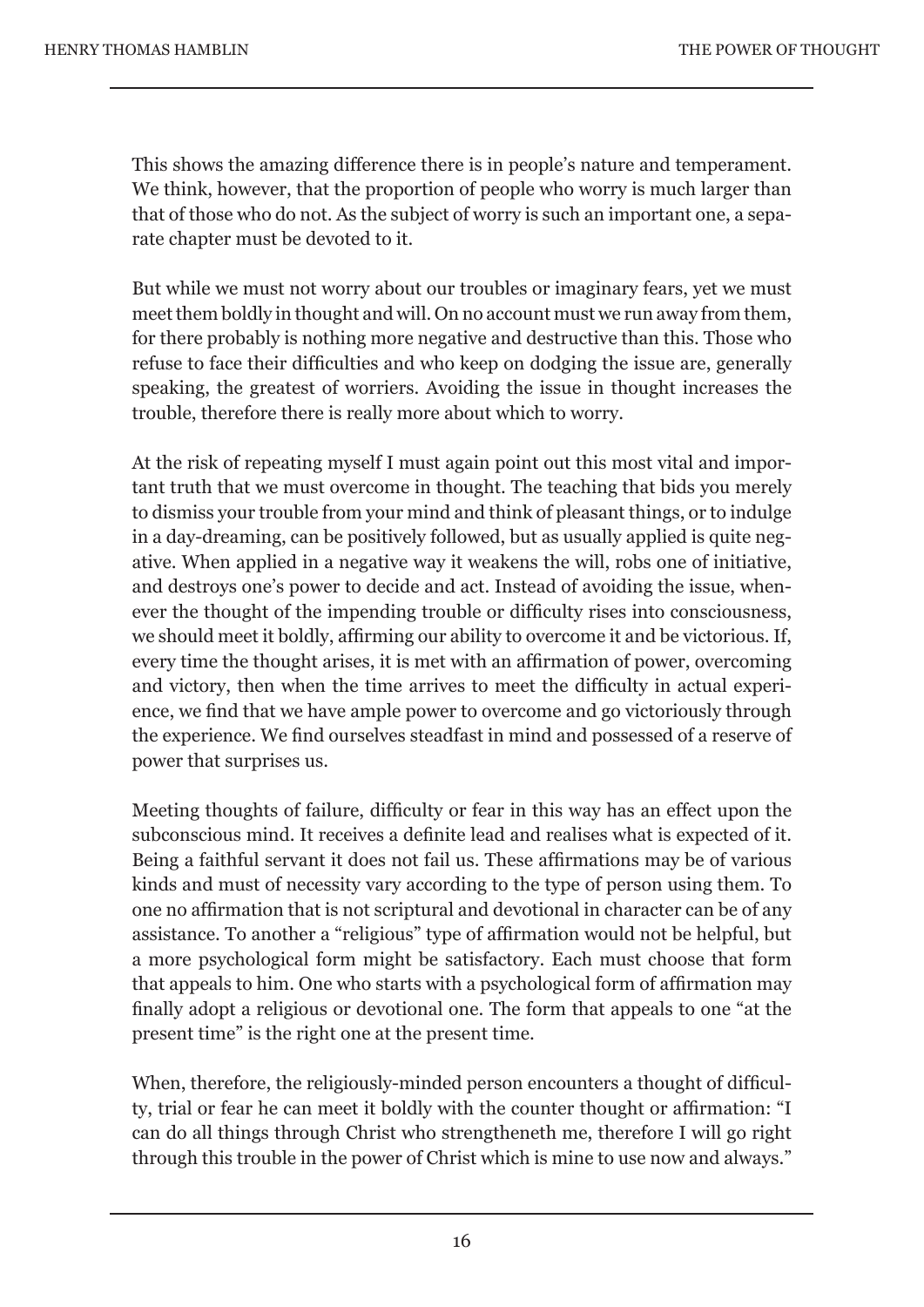At the same time he can picture himself going through his difficulty with a push, being carried along by invisible powers. In course of time a mental habit is formed of meeting all difficulties and fears mentally with a victorious push. Instead of running away from them in thought, they are met, naturally and habitually, by a "feeling" of victorious push. One who does this becomes very strong, steadfast, persevering, persistent and "big" in character.

Another type may not be able to use the religious form of affirmation, but he may use something similar but in a different form. He may meet the thought of trouble or fear by merely repeating the words: Success, victory, overcoming; at the same time picturing himself going through his trouble or difficulty triumphantly, sustained and strengthened by powers he does not understand, but which well up within him.

Through cultivating this habit of mind the life becomes greatly changed, simply because the character is improved out of all knowledge. Instead of life's difficulties overwhelming him, the student overcomes them. When he has achieved this victory he finds fresh fields to conquer, new and beautiful vistas opening before him. He finds that he can mould and shape his character, and by this means, mould and shape his life.

Some people think in the form of mental pictures. The nature of their life and the character of their circumstances, depend upon the character of their mental pictures. Therefore, if they are those of trouble, failure, etc., they should be reversed into their positive opposite. Some people are naturally given to negative mental picturing. When they think of quarter-day they picture themselves as unable to pay their rent, and the awful consequences, such as forced sale, eviction, and so on. When they think of business, if a proprietor, they see a picture of bankruptcy, and of themselves in the Court, being cross-examined by the Official Receiver. If they belong to the employed classes, they picture themselves as out of work, homeless, one of the thousands vainly seeking employment, and suffering all the ills and discomforts that such a position entails. If they see an accident, they picture themselves as a victim, all mangled by the roadside. If they see or read of a hospital, they mentally see themselves as an inmate, undergoing a fearful operation, or saying good-bye to their weeping relatives, as they pass on to a less terrible world.

Unfortunately, allowing such mental pictures to occupy the mind is liable to attract to them the very conditions that they fear and visualise; therefore, it is of the utmost importance that all such negative mental pictures should be reversed into their positive opposites. By this means, not only are the evil effects of such harmful picturings avoided but the very opposite states are made possible in one's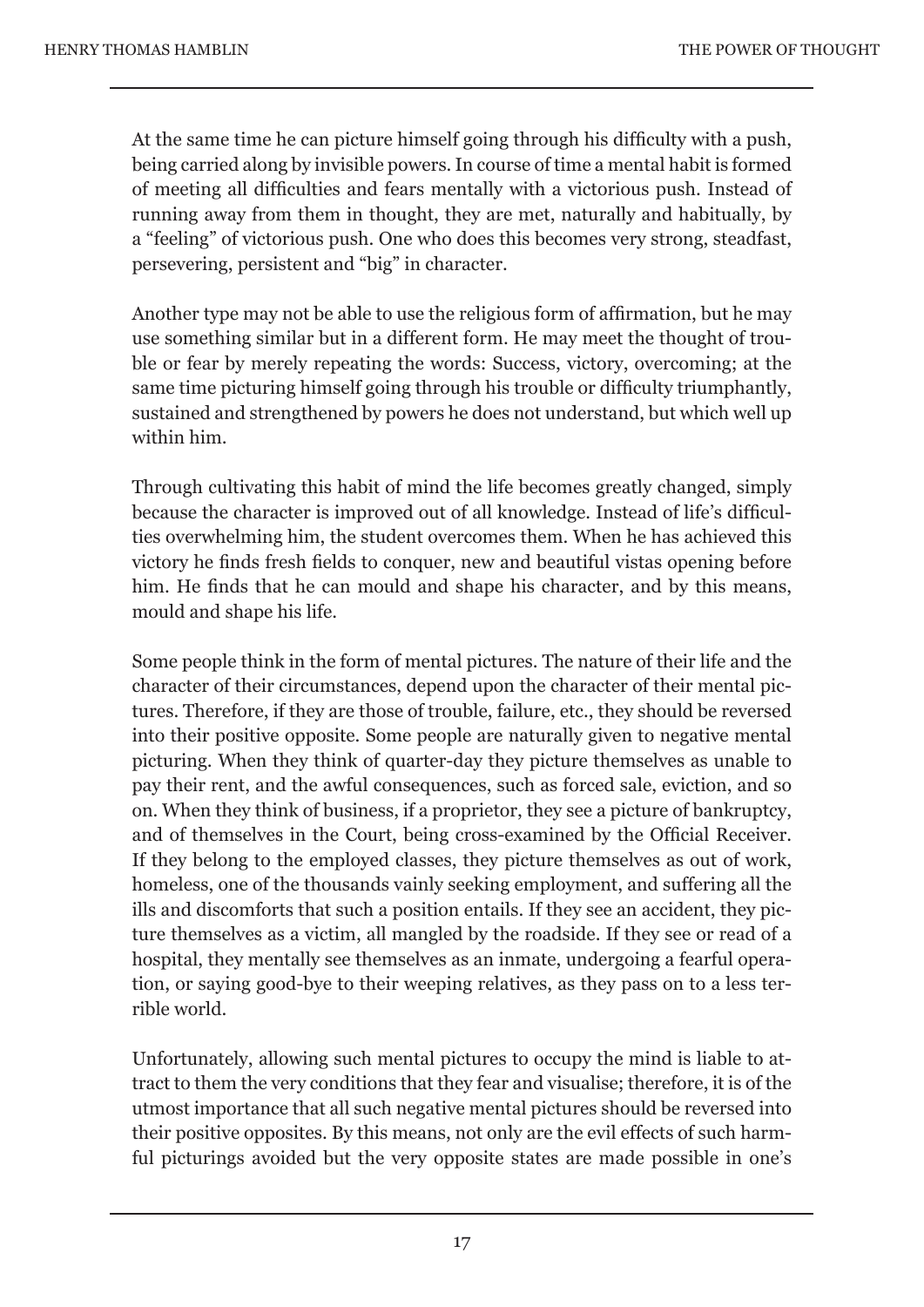experience. If instead these mental pictures of failure, poverty, disaster, accident, disease and death are transmuted into pictures of success, prosperity, health, protection from danger and a happy old age, then these desirable states tend to manifest in the life, in place of the undesirable ones which might have appeared otherwise. For instance, if instead of seeing a mental picture of eviction, or of being "sold up" as a result of not being able to pay the rent, a mental picture is persisted in of rent paid, a comfortable home, with no care, then this happy state of affairs is likely to manifest—much more so than would otherwise be the case. As mental picturing is probably the most powerful form of thinking, too much importance can hardly be paid to its right cultivation. The effect of such cultivation is to bring about a state of positive-mindedness, a most desirable condition. It also builds up character, making us strong where once we were weak, and able to achieve many things which we were before quite unable to undertake.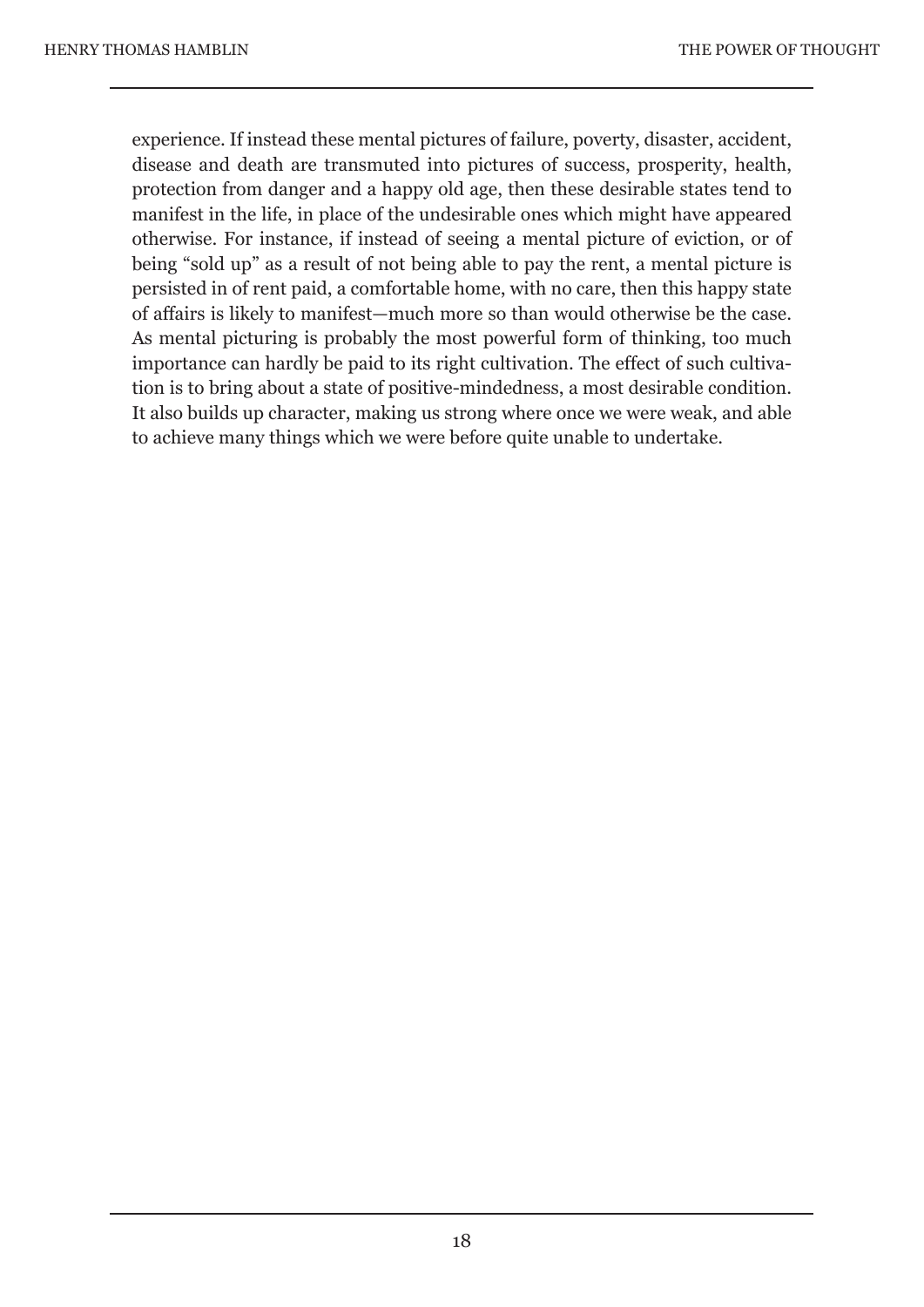# *Chapter 5*  CREATORS OF OUR OWN EVIL?

—

Do we live in an evil universe and are we the victims of a malicious and unkind fate? Or do we live in an orderly universe whose underlying principle is helpfulness or love? We cannot help thinking that most of us believe inwardly that the former is true, and not the latter. It is because of this that we harbour subconscious fears; it is because of this that we are pessimists, although outwardly we may appear to be the reverse.

Who can tell what direful effects are caused by this inward pessimism? As I have said elsewhere, a belief in evil tends to bring evil to pass. A belief in failure tends to produce failure; a belief in disease tends to produce disease, and so on.

What is needed is a change of belief, after which a change of thought follows almost automatically.

The fact of the matter is that we live in an orderly universe, but we are not orderly ourselves. We are not in correspondence with our true environment. Our true environment is an orderly and perfect universe. The hidden law of life is love or co-operation. Rheinheimer the biologist teaches that all through nature, in both plant and animal, health and progress follow when this law of co-operation is obeyed, and that disease and disorder follow its violation. That is, when predatory or parasitic practices are followed, instead of those of service and co-operation.

We have first to believe that we live in an orderly universe and that life is based on Love. We have, also, to believe and acknowledge that the cause of our own evil, or the disorder in our life, is to be found in ourself. The truth of the whole matter is that we are not in harmony with life and we are not living in obedience to its fundamental law.

Harmony, peace, true success, and a care free life are possible only to the extent that we come into correspondence with life, with the orderly universe in which we live, and work in conformity with the law of life and the universe which is love, or co-operative helpfulness.

There will come a time, so Isaiah the prophet tells us, when this law will be universally observed; when the lion shall eat the same food as the ox, and when "they shall not hurt nor destroy in all my holy mountain : for the earth shall be full of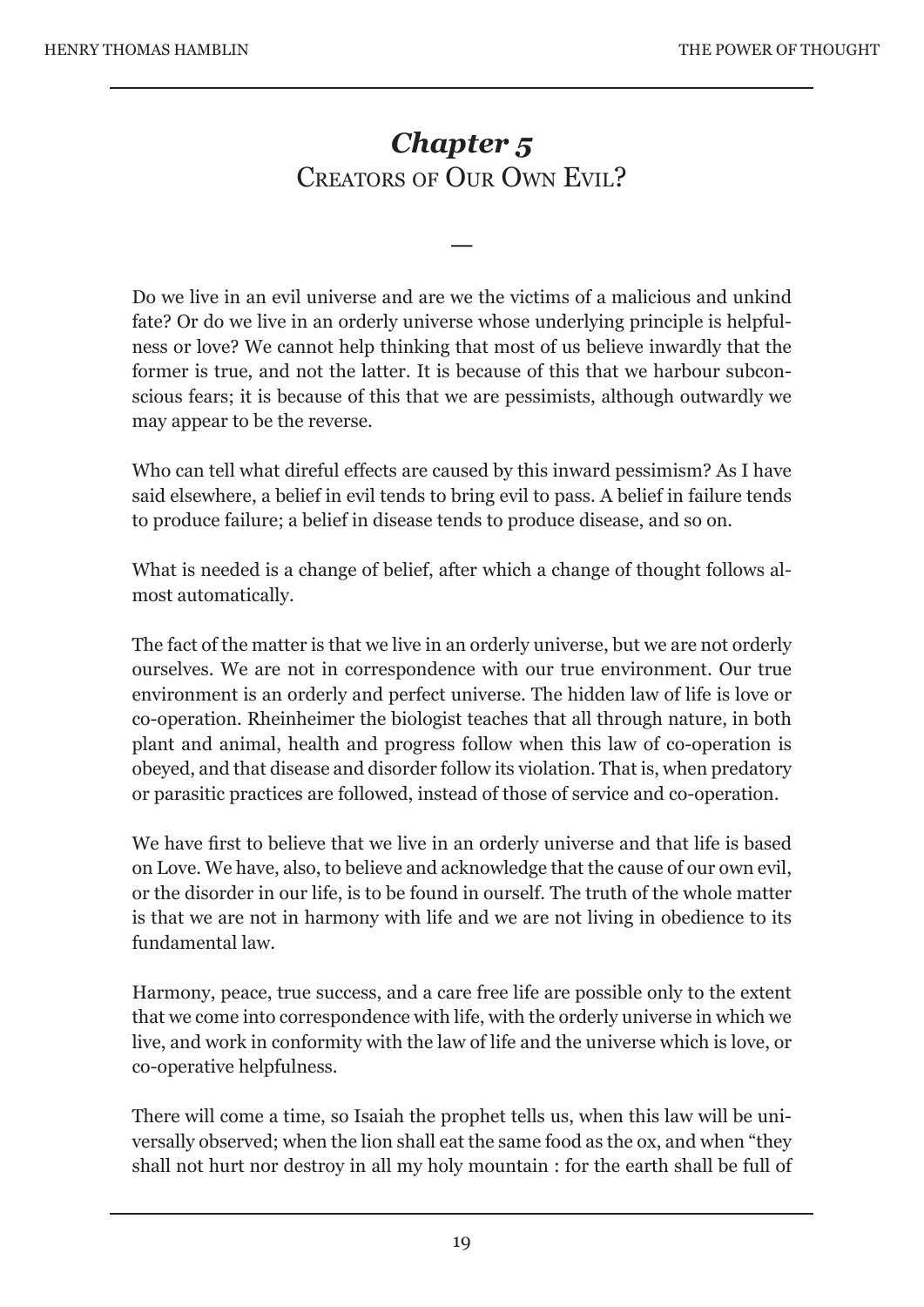the knowledge of the Lord even as the waters cover the sea." This ideal state may be a long way ahead, but we who know the truth can put it into practice here and now. By so doing we cannot fail to bring harmony and peace into our life, such as cannot be described. We can thank Heaven every day that we live in an orderly universe; we can pray every day that we may be brought into correspondence with it; we can think and act every day according to its underlying principle or law of co-operation and helpful service. Our first thought in every circumstance of life will be, not what can I get out of it, but how much can I help? This, of course, is foolishness according to worldly standards, but it is really the highest wisdom and it leads to the attainment of a life of true harmony, satisfaction and peace.

There was once a wise man, who lived in a certain small town and to whom many came for advice and information. One day a newcomer to the town went to the wise man and said: "What sort of people are they who live here?" The wise man replied by asking: "What sort of people. were they in the town you come from?" The newcomer replied: "Oh, they were a miserable lot, unfriendly, mean, un-neighbourly and most difficult to live with." "Well," said the wise man, "you will find them just the same here." Presently another newcomer came to the wise man, asking the same question: "What sort of people are they who live here?" The old man again replied by asking : "What were the people like in the town you come from?" "Oh,'' the second newcomer replied, "they were a splendid people, kind, friendly, and full of goodness. I was sorry to leave them." "Then," Said the wise man, "you will find them just the same here."

"Rather an exaggeration," you may think, but it contains a great truth. Our individual world—for we each live in a little world of our own—is a reflection of our thought life. We people it with hate and discord, or love and harmony, according to our thoughts. Our life is filled with evil to the extent that we fail to harmonise with the Divine Order which is the only Reality.

Life is essentially good, although it may contain many disappointments and many blows. Many of these, however, are of our own creation. Do we not reap, in middle and old age, the fruits of the errors or sins of our youth?

Life is good, although a moulder of character. If we harmonise with it, bearing willingly its disciplines, we avoid much misery and trouble. In other words, we cease creating our own evil.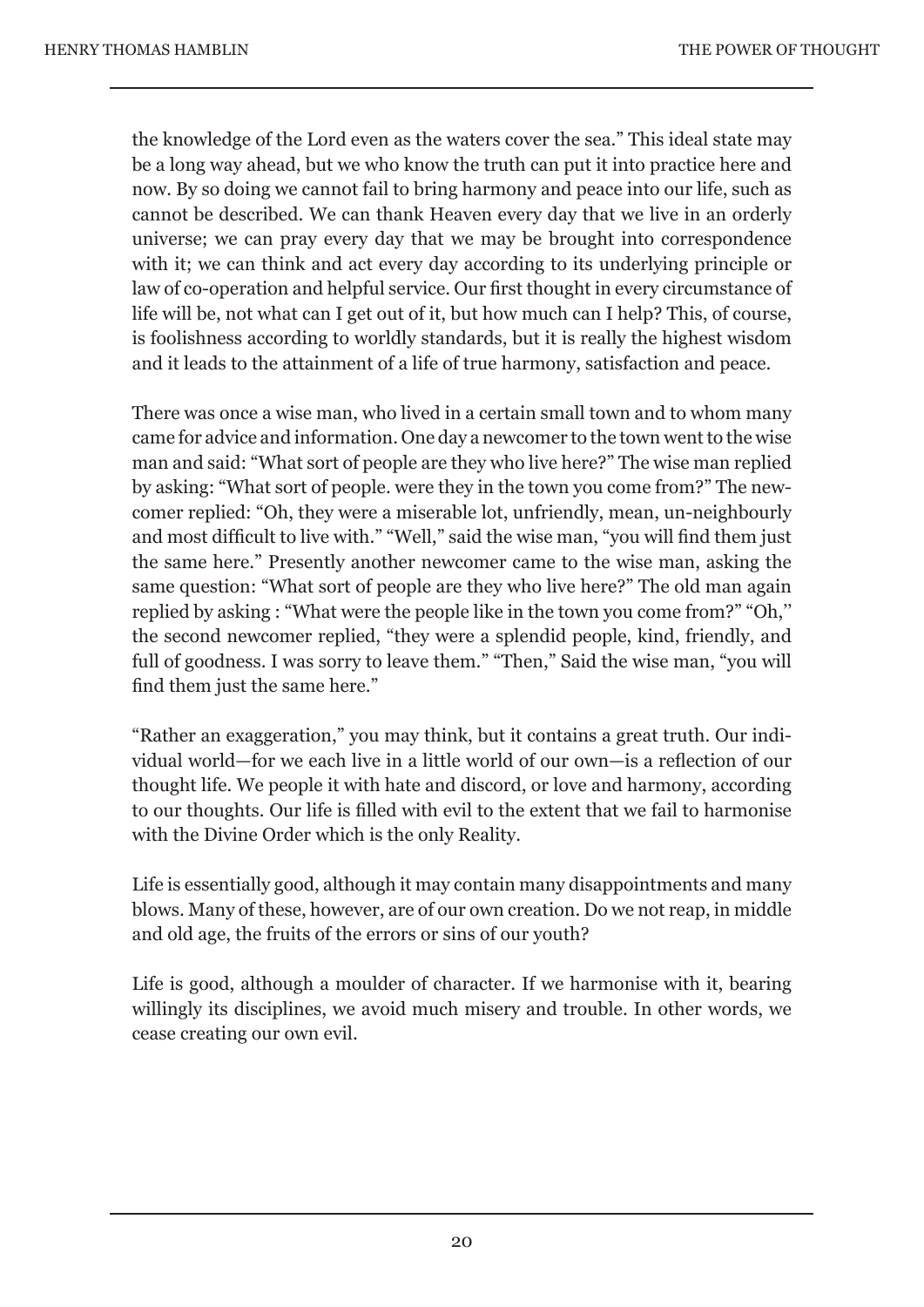# *Chapter 6*  RIGHT THOUGHT AND A RIGHT ATTITUDE: THE BASIS OF SUCCESS AND PROSPERITY

—

THOSE who succeed possess a certain type of mind. It is true that they have ambition, vision and driving power, capacity for work, and a strong will. Also they never spare themselves, and, in addition, they seize each opportunity when it comes. But their principal cause of success is their type of thinking. They think in terms of success and achievement, abundance and prosperity. The life tends, in course of time, to express the type of thought habitually dwelt upon. If we think consistently in terms of success and prosperity, then, sooner or later, we express these things to a greater or lesser degree in our life. That is to say, according to our ability, we achieve the greatest success possible in our case. We cannot all be at the top of the tree, but we can each rise to the best position for which our particular genius fits us. Except in the case of those peculiar people who think they can do anything and everything, whereas they can do nothing properly, we can all accomplish much more than we could ever believe possible. There are abilities hidden within us that are undreamed of. Our capabilities seem to increase as our responsibilities grow greater. Life calls on us for higher achievement, and lo! the power and ability are forthcoming, in a way that is surprising to ourselves and, probably, still more so to our friends.

I have purposely conversed with a great number of unsuccessful people. By unsuccessful people I mean those who though sober and hard-working and who want to get on, always sink to the bottom, no matter how much one may help them, and in spite of splendid opportunities put in their way. In all of them I have found the same type of thought-habit. They think in terms of penury and failure. Because of this, all their actions and decisions, unknown to themselves, are of such a kind as to bring about penurious conditions and failure. Men of equal abilities are not equally successful. One may appear to be lucky, while the other may appear to be most unlucky: but I am convinced that the cause of the difference is to be found in the mind. The one has a fixed idea of success and achievement which acts as a centre around which his thoughts, both conscious and subconscious, revolve; while the other has a fixed idea or fear of failure, around which his thoughts continually turn. The one is energised and inspired to successful achievement, while the other's efforts are undermined and his energies sapped by a hidden idea or fear of failure and ruin.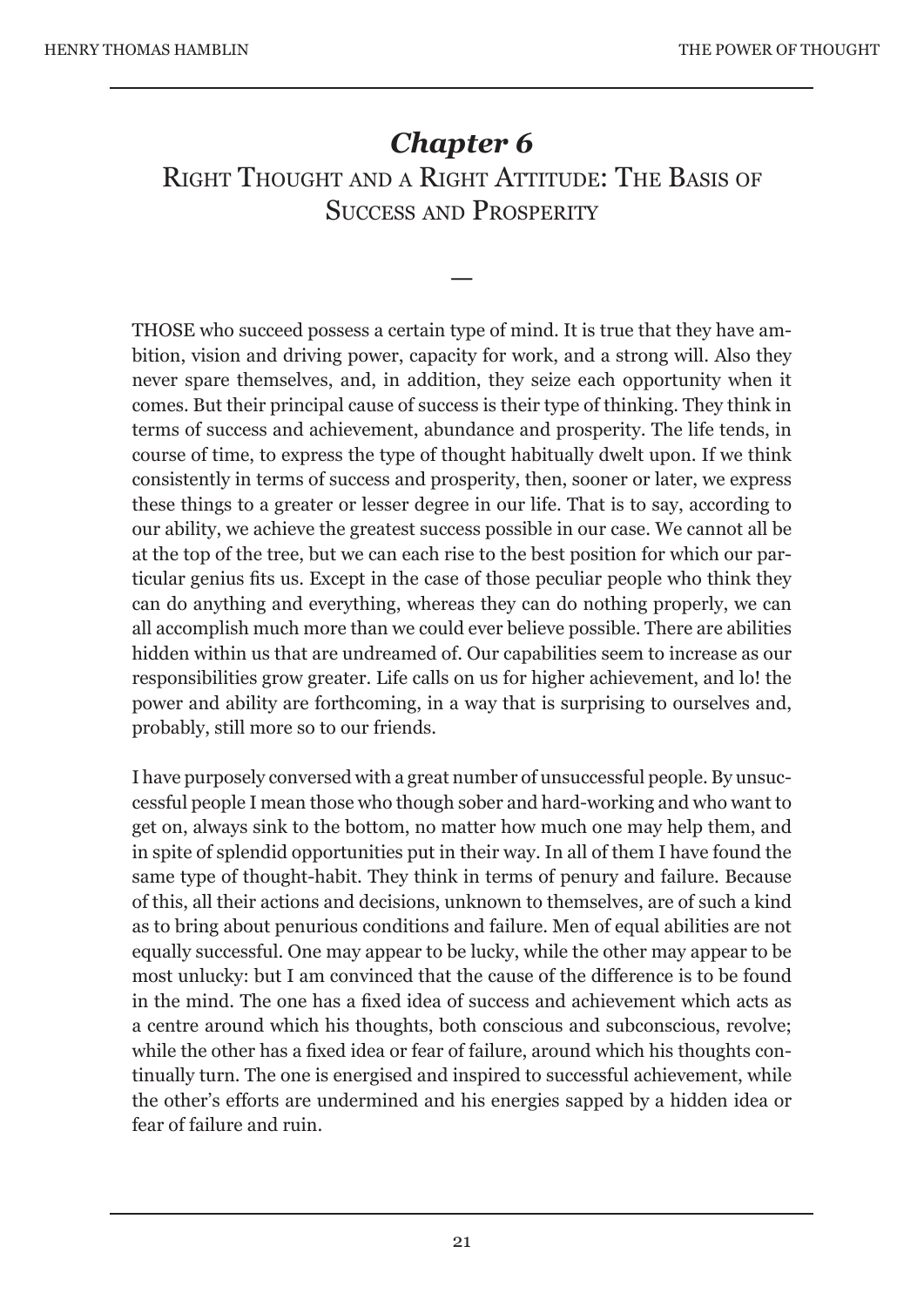Now, while it is true that one may be born with a successful type of mind, while another may inherit a failure type, yet it does not necessarily follow that the latter must always remain a failure. His type of mind can be changed. In order that this may be accomplished he does not have to enlist the services of an expensive mental specialist or practitioner; he does it himself, by a change of thought. By changing his thought he gradually transforms the fixed idea of failure into one of success. The attitude of the mind is changed and the thoughts are trained to flow in a new direction. This, in time, changes the whole man, so that he rises like a cork in water, instead of sinking like a stone: he comes to what to him is the top of his profession, or calling, instead of gravitating to the bottom. He finds that there is plenty of room at the top, simply because so few ever use their mind in a constructive way. He becomes one of the favoured few, simply because be uses his mind as a creative instrument and not merely for the purpose of doing routine work.

It must not be forgotten that true success is based on service. It is only by our cooperative help of the world that we can ever find happiness, and this is in itself true success. Money and fame are useless if they fail to bring happiness and satisfaction. Service and co-operative helpfulness bring the truest and most lasting success. Combined with efficiency they make us indispensable in our particular branch or calling. Sooner or later quality of character tells its own story. Those who rise rapidly, laughing at such things as service, integrity, etc., generally go down later in ruin and dishonour.

Therefore, our thoughts should be not merely of success and achievement, but of service and helpfulness. We should not think so much of "what shall I get out of it", as "how helpful can I be", for all solid success is based upon the extent of our helpfulness to the community. The more helpful we are, the more indispensable we become, therefore, the greater the reward, as a rule.

Apart from all this, the fact remains that thinking in terms of success and achievement, at the same time maintaining a consciousness of abundance and prosperity, tends to attract these things to us. The mind is creative to a degree undreamed of by most people, and our thoughts attract things to us after their kind—opportunities for achievement and more abundant circumstances on the one hand, or failure and lack on the other.

The inner cause of successful achievement, then, is in the mind. Instead of allowing it to wander anywhere it pleases, we have to train it to think constructively. While others are spending their spare time foolishly we must, on the contrary, compel the mind to think positively in terms of achievement. We can hold an ideal in the mind continuously, around which the thoughts will revolve, natu-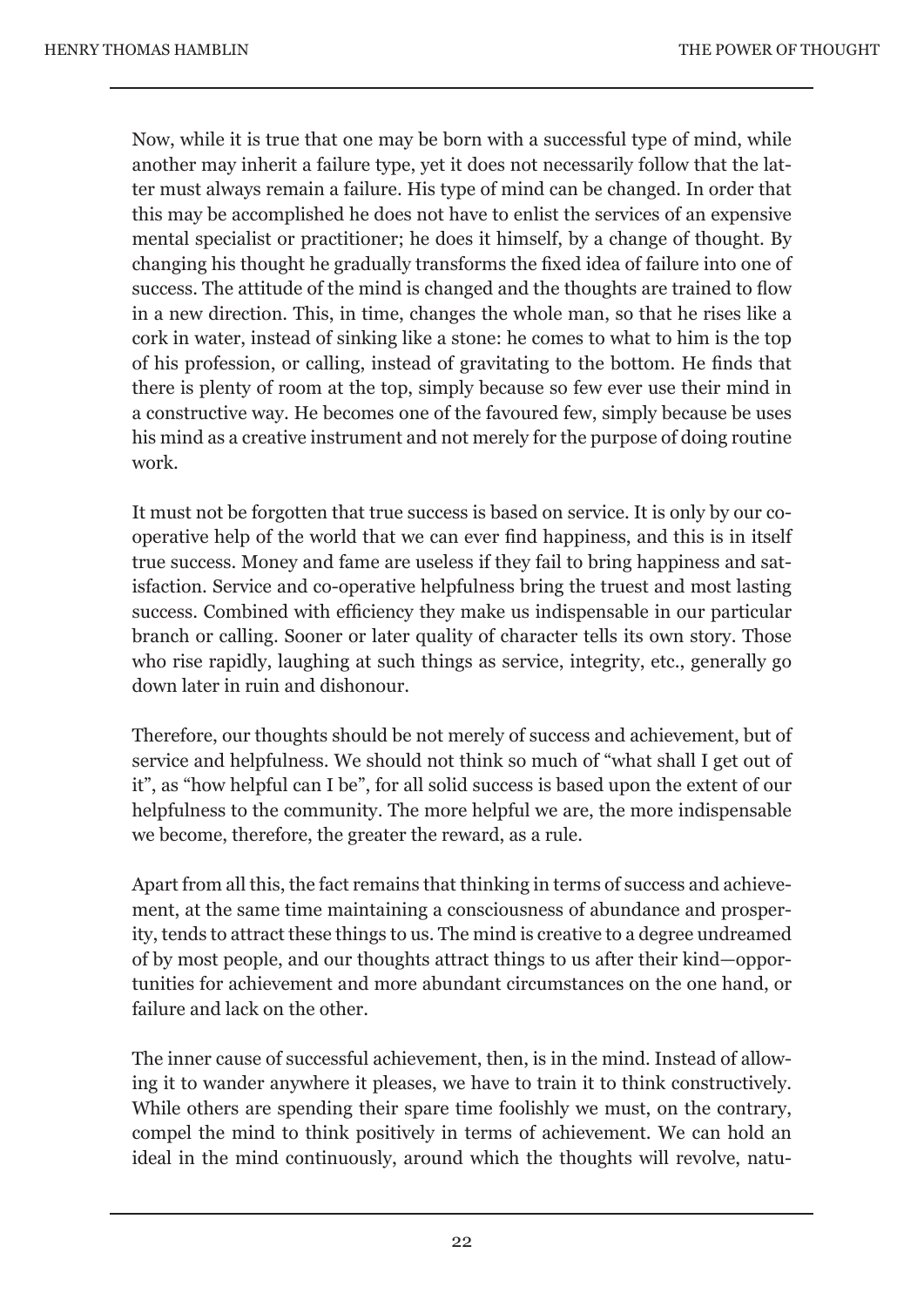rally and easily. Constructive thinking such as this compels us to work and strive, while other people waste their time in pleasure. It is no hardship, however, but a great joy. It arouses our enthusiasm, after which every task becomes comparatively easy. Sooner or later, just when we are ready for it, opportunity comes our way, just as surely as the rising and setting of the sun. The law is infallible. When we are ready the opportunity appears.

In closing this chapter may I give one word of warning. Success is liable to become our master and we its slave. Therefore, it is important that we choose the highest form of success, if we can. As a rule, however, we have no choice, because our ambition is, as it were, born in us. We have in mind the case of a poor boy with only a country elementary school education, who is now an ordained missionary, apparently an utterly impossible feat for one in his position. Whether he chose his calling or whether his calling chose him it is impossible to say, but in either case, his life of toil, self sacrifice and service, though it means weariness, fever, poverty and derision by the world, will bring him the truest satisfaction. He is most truly successful who finds his success in service and in trying to make the world a better place for others to live in. Then it does not matter if his success does become his master and he its slave, for such slavery becomes the highest joy and gives the greatest satisfaction.

These are the treasures that no money can buy and which ever elude those who seek them through the acquirement of riches and fame.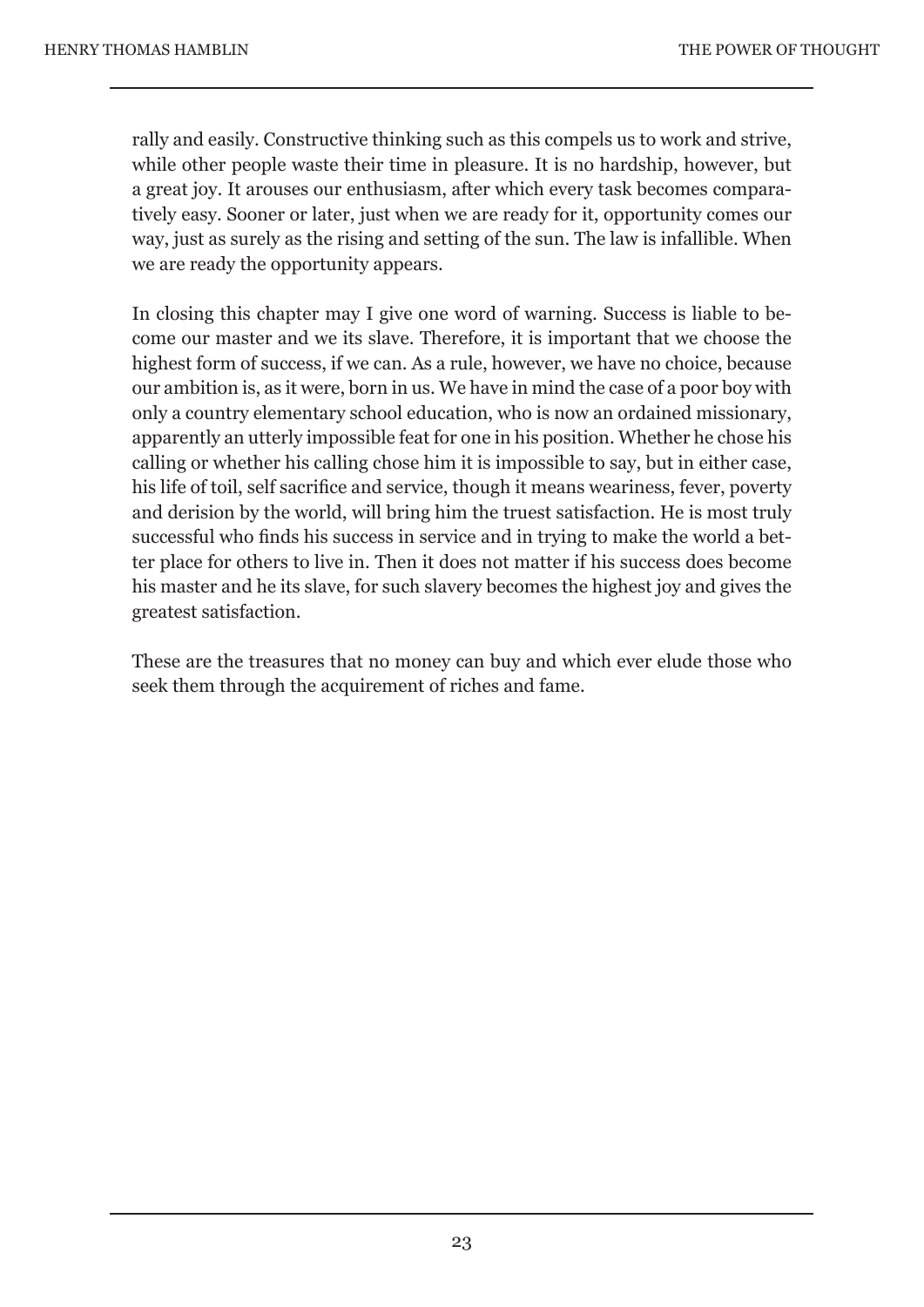# *Chapter 7* THE EFFECT OF THOUGHT ON HEALTH

—

THOUGHT affects our health far more than is generally realised. While it is true that hereditary taints, devitalised foods, and unhealthy modes of living play an important part, yet I believe that thought is the greatest factor. When I say "thought" I include the emotions, for they are aroused by our thoughts, and yet it is possible to avoid arousing emotional energy by training the thoughts to think along different lines than those suggested by primitive desires or promptings.

Generally, in works of this kind, the reader is told to cease thinking of sickness, ill-health disease, etc., and to think instead of health vigour, wholeness, and so on. This is good advice as far as it goes, for brooding over disease and ill-health creates a morbid condition conducive of disease. It is a fine thing to think of oneself as whole, healthy, radiant and filled with life, joy and energy. Such a mental picture can do nothing but good. Thus the beginner may say "I am in radiant health" and try to feel like it, and picture himself, mentally, as the image of perfect health and vitality. By doing so he takes the first step towards better health. This, although good in its way, is by no means an ideal method; therefore, better methods should be adopted as soon as possible.

But there is far more in this subject than this. The root causes of ill-health go far deeper. In this little work we cannot go into a profound study of the underlying cause of all disease and disorder, but we can mention two or three that are fundamental and of the utmost importance.

It must first be understood that health is a state of "normality"; that is, it is normal to be well, and abnormal to be unwell. There are three emotional states that rob us of health. They are: (1) sensuality, (2) resentment, and (3) anxiety. They can be overcome or neutralised by cultivating the habit of thinking thoughts of (1) purity, (2) goodwill (including forgiveness and seeing the other fellow's point of view), and (3) rest.

(1) Although medical works seem to attribute most disease to syphilis and syphilitic taints, yet we think that one of the principal causes of ill-health, if not of disease, is impurity in thought, or the indulgence in sensual thought, in thoughts of amativeness and similar things. The evils of sensual conduct are bad enough, but we believe that the evil effects of indulging in sensual or amative thoughts are equally grave and far reaching. The evil, from a health, as distinct from a purely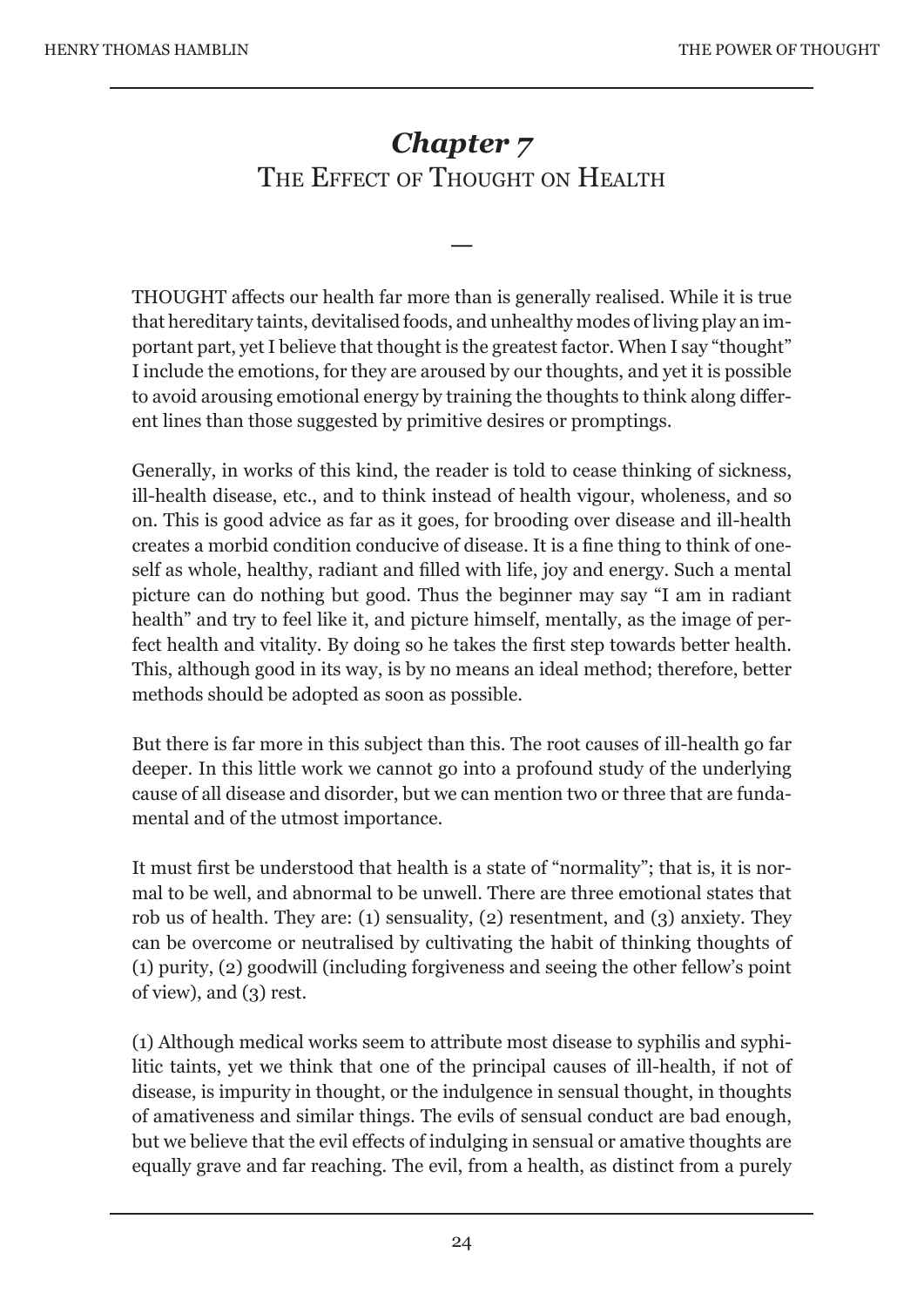moral, point of view, is that such thoughts arouse "desire", and this, in turn, generates emotional energy. This energy has to be repressed, and this is probably the cause of much bodily disorder.

Now, to repress or stamp upon all natural desires as something wicked and unclean is not the best way of dealing with the difficulty This generally makes matters worse. The only perfect way is to think above or beyond these things. We must reason with ourselves, pointing out that there is really nothing in sensuality, that it is the biggest fraud possible; and that as far as the higher love of the sexes is concerned, if this cannot be ours, then beyond it all are things more important. Every young man knows that it is far better to rise early, either to do some work, or to go for a bathe, than to lie in bed thinking sensual thoughts. Must it not be better also for a spinster to rise early and do some gardening or engage in whatever hobby in which she may be interested, than to lie in bed thinking of the pure love that can never be hers? It is the same with the thoughts. The boundaries of our mind must be extended, we must think above and beyond the things of sense and emotion—no matter how good, in their highest form, they may be—to the greater and more spacious things that are possible. Surely it is better to think of snow-capped mountains, of deeds of heroism, of lives of self-sacrifice, of the great Universe, of the Eternal Verities, of God's great Plan for man, of our voyage of discovery through time and space, than the things which arouse sexual emotion, mere amative feelings, or hopeless longing? Yes, a thousand times, not only from a moral, intellectual and spiritual point of view, but from the standpoint of health. Instead of repressing thoughts of a sex origin, we must think above them and beyond them. By so doing, we transmute the Life forces into higher intellectual and spiritual powers. Instead of repressing or wasting the force of life and our emotional nervous energy, we use it in higher service. Thus we become not only healthier and stronger, but nobler and greater, both in mind and character. We also become capable of greater endurance and far higher achievement.

(2) Thoughts of goodwill and forgiveness are both healing and preventive of illhealth. Hate, vexation, the nursing of grudges, cherishing dislikes and prejudices, thoughts of venom, and revenge, all these are health destroyers, as also are anger, rage, passion, and similar feelings. In place of these it is possible to cultivate thoughts of goodwill, forgiveness, mercy, non- resistance to evil done to us. All these generate health currents: they also help to keep away disease and ill-health, Simply because they bring us into harmony with the underlying *motif* of life.

Most of us have doubtless got a long way past the hating stage. We may, it is true, have no desire either to hate or to injure anyone, but have we given up all our little grudges and resentments? Probably not. We may have forgotten them, but they still lie buried, smouldering away in the caverns of the mind, causing disharmony, which is translated into outward sickness or disorder.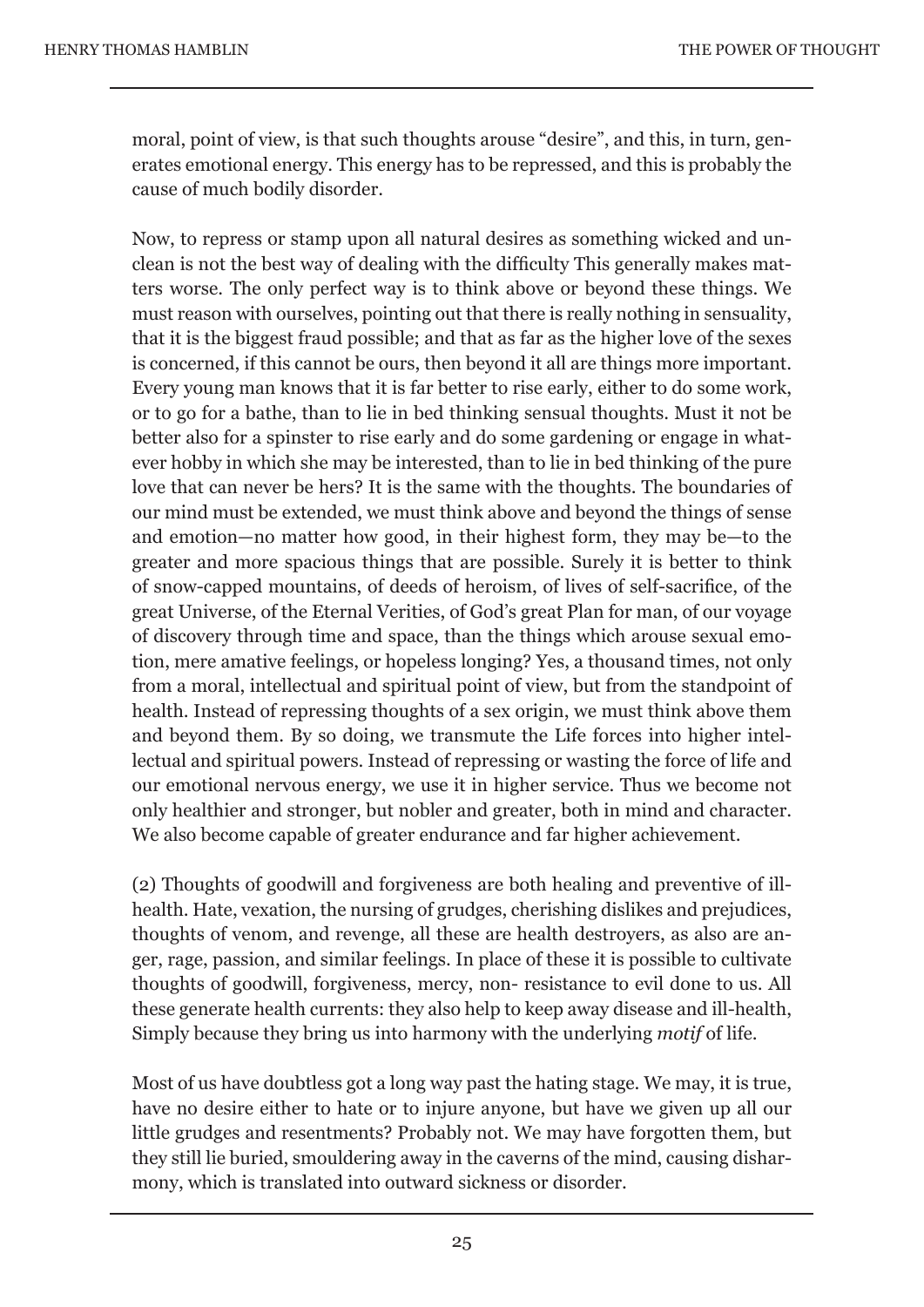(3) We do not think that any medical man will disagree with us when we state that care, strain, worry, grief, anxiety, and similar states of mind are the underlying, or at least the contributory cause of many grave diseases. Many serious ailments appear after a period of strain, anxiety and suspense. Even diseases due primarily to alcoholic and other excesses are precipitated by mental worry or shock. In spite of the patients' excesses no disease may attack them until they meet with loss, disappointment, or some anxiety or worry. Then down they go at once. But those who commit no excesses become afflicted also, in spite of their sobriety and restraint. The worry and grief, suspense and anxiety caused by an erring son; the grief and emotional upset experienced by a betrayed and deserted wife; or the long continued financial worries of a business man in difficulties, all these wear down the nervous system, deplete the forces and lay the system open to disease.

It is not claimed that what we call Science of Thought, or Right Thinking, can enable us to avoid all the troubles of life, although many of them are self-created, and, in any case, there is still the fruit of past wrong sowing to reap, to a certain extent, but it does enable us to meet them in such a way as to prevent them from injuring us. And this is a very great gain. Two people may meet the same kind and amount of trouble. One takes it badly and becomes very ill in consequence, as well as unhappy, soured and crabbed; while the other comes through the trouble not only unharmed, but actually sweetened and refined in character. The teaching of people how to meet life so as to come triumphantly through all its experiences is the most important part of our work. There are very few doctors who do no appreciate this part of our work, for they know that if a patient can rest, relax, let go and be peaceful in time of trouble, at the same time hopeful and positive in mind and thought that such will recover quickly and be none the worse for the experience, and thus be saved from being attacked by any of the many diseases that man is liable to, when his powers of resistance, from any cause, have become lowered.

Right thought then is a preventive of disease in many ways, as well as a healer, in that it brings our minds into a state of rest and peace Fundamentally, the cause of all disorder is separateness from the Divine order. If we could all become perfect and in complete alignment with the Divine, then we could meet with no suffering or trouble at all. The cause of our suffering is that we are not in harmony, or correspondence, with the internal perfect Divine order. God does not punish us, we punish ourselves, or, rather, our evil punishes us. Evil is its own punishment. Being separate from the Divine order accounts for it all. The prodigal son was not punished by his father, he punished himself by separating himself from his father's house and wandering in a far country. When he returned he was forgiven and all was harmony and joy. Put into modern language we have to return from our life of separateness in thought, desire, emotions and the affections, to the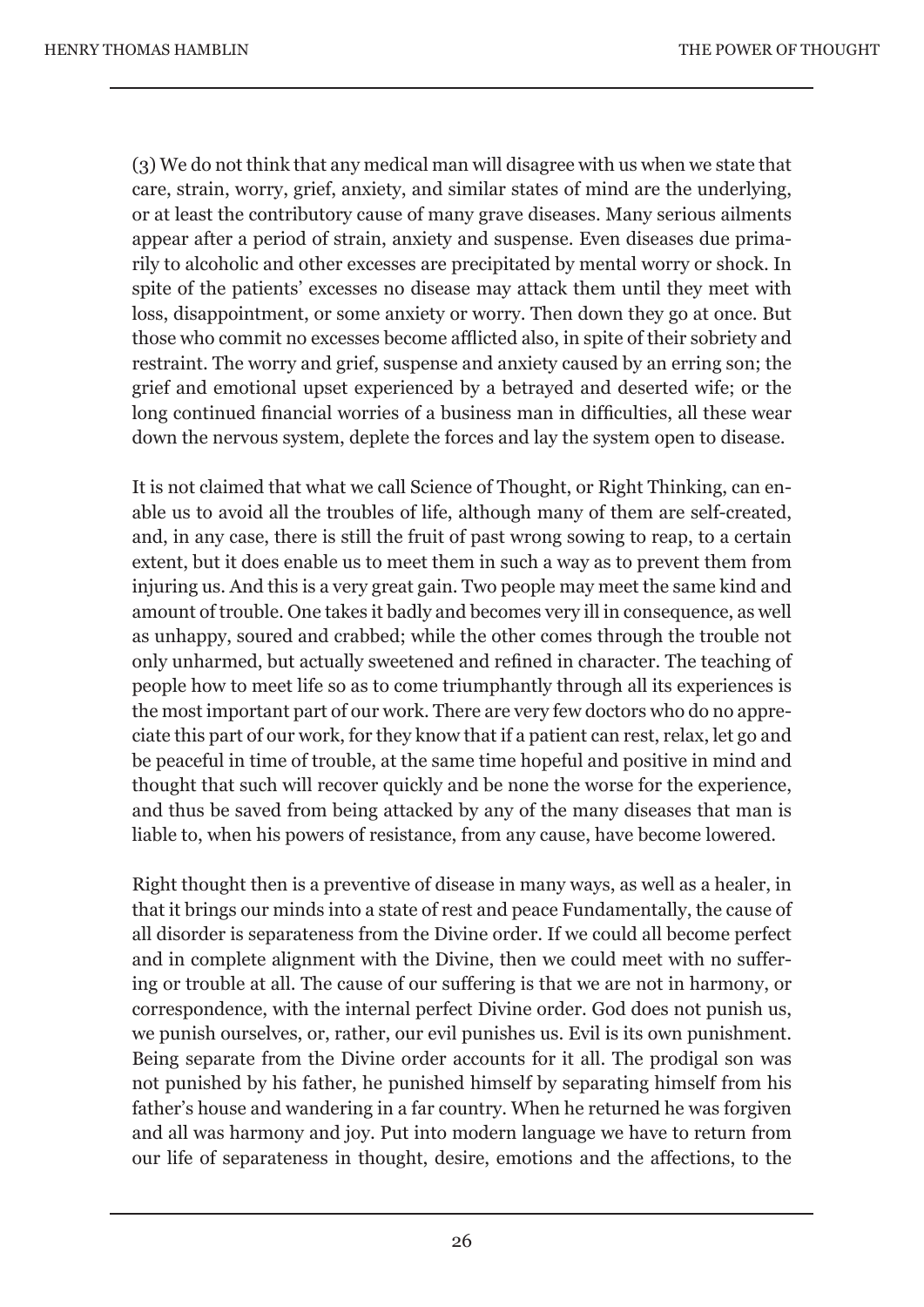Centre of all life, order and harmony, and become at-one with it. This means that, first, we must possess the desire to do so, and, secondly, that we must bring all our thoughts into line with the Divine Innermost.

Such a thing would, of course, be impossible if it were not for the fact that one who aspires receives help from Heaven itself. All the powers of darkness rise up to prevent us, if they can, but there is ONE who has been along this path before us, who was tempted in the same way, yet who won a great victory. "Not I, but Christ," said St. Paul, and this is the secret of successful thought control.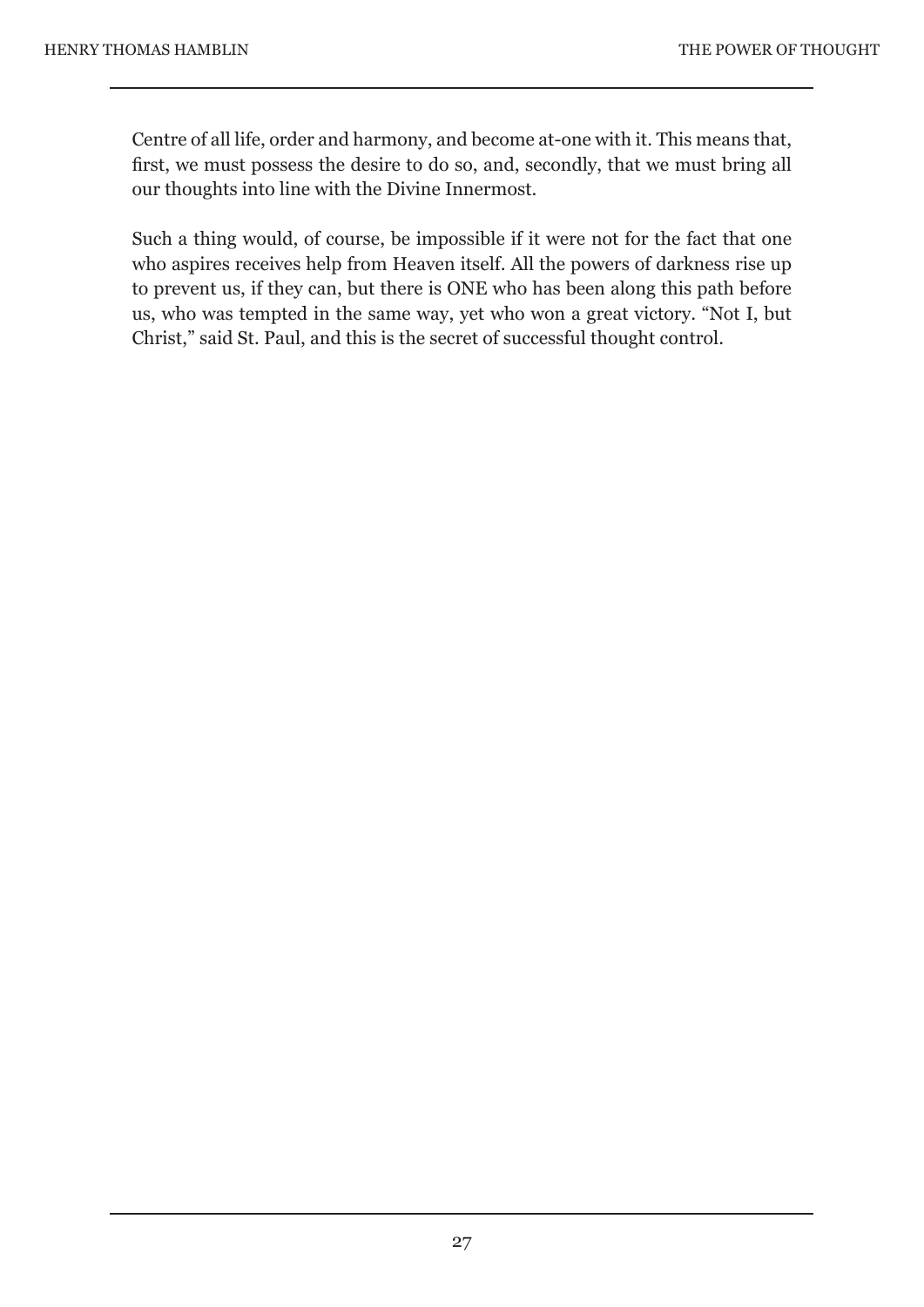# *Chapter 8*  THE ATTRACTIVE POWER OF THOUGHT

—

THERE are two old proverbs which are well known and often quoted, but whose profound psychological importance is not perhaps fully appreciated. They are these: "Birds of a feather flock together," and "You can tell a man's character by the company he keeps." The source of this attraction is largely in a man's thought. If we think thoughts of a certain type, then we attract to ourselves people of a similar type of thought. We are drawn together by the invisible forces of attraction. It is true that the character of our thoughts becomes, in course of time, written on our face, so that all the world can see if we are pure or filthy, strong or weak, loving or hard, noble or base; but it is largely the attractive power of thought that draws people to us.

Our thoughts not only attract people to us after their kind, but they also attract other thoughts after their kind, and also opportunities and circumstances. The human mind, although in one sense it can be called creative, is more of a receptacle of thought than a generator of the same. We have as it were, two doors to our mind, one opening to a stream of heavenly, good, beautiful, ennobling, healthful and wholesome thoughts; the other opening to a stream of undesirable, weakening, destructive thoughts. It is impossible to have both of these doors open at the same time. When we think thoughts of purity, wholeness, charity, etc.—in other words, thoughts of a Heavenly character—then the door to Heaven and all that is beautiful is opened, allowing a flood of similar thoughts to enter. This is why prayer is so valuable. Prayer is the raising of the thought and attention, also the heart and affections, to Heaven. In response there is a return flow or influx of Divine life, thought and ideas. One who perseveres in this practice becomes, in course of time, so changed by this Divine influx as to be heavenly minded. Then the other door leading to all that is undesirable remains shut always. During the transition stage, the door leading to evil thoughts may be burst partly open, leading to what we know as temptations. If we try to shut the door and fight the attacking forces, or thoughts, or suggestions of evil, we find that it opens even wider. The only way of dealing with the situation effectively is to raise the thoughts, attention, mind and heart to the Good and Heavenly Reality. When our attention is fixed in this way upon Reality or Heaven, God or Christ, then the other door becomes shut again. The only reason for it being burst open is that our attention on the Good and Pure becomes weakened at times. The influx from the Divine, however, continually strengthens and changes us, so that it becomes increasingly possible to keep our thoughts on a Heavenly plane; and this, in turn, keeps the other door more effectively shut.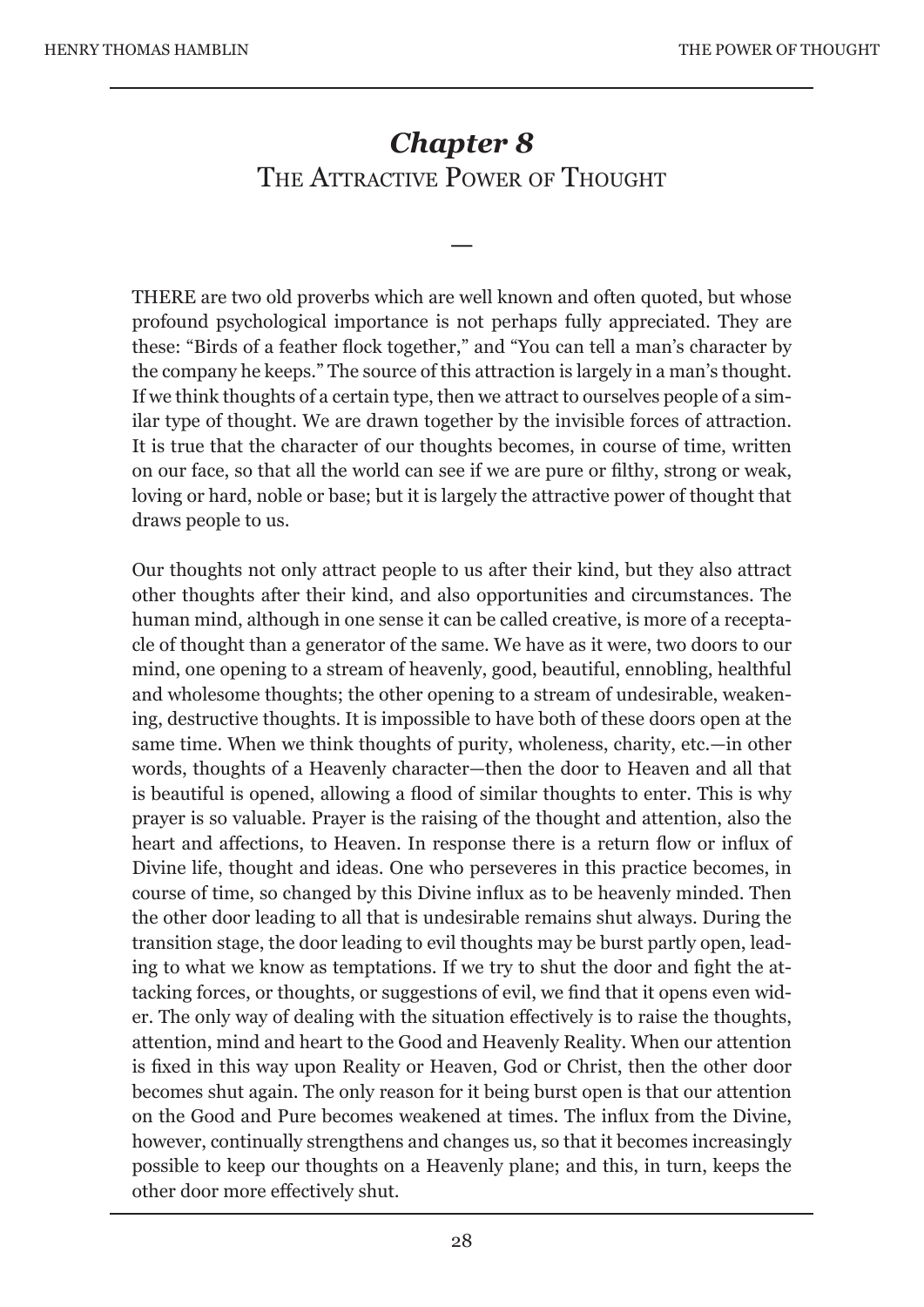The negative aspect of all this is that if we allow the door of weak or evil thought to open, the door of Divine Good becomes closed. Heaven, in spite of all its good intentions and desires, cannot help us if we allow out thoughts and attention to be engaged by lower things.

Thus we see here the value of faith. If we raise our heart and thought above our troubles, then we open the door Heavenwards, so that an influx of new life, power and good flow into us, enabling us to overcome. Directly, however, that we look down, to brood over our troubles, the door towards Heaven becomes shut, while the other door is opened, thus allowing a stream of weakening destructive thoughts to enter. Thus by refusing to brood over our troubles and difficulties, and by looking in faith to Heaven, and by thinking of the Divine Perfection or Reality, we are delivered in a double way; first, the spiritual source of trouble is shut off, and second, we become opened to receive a constant stream of Heavenly influences.

Not only do we attract to ourselves one of the two streams of thought and influence just described, but we also create for ourselves an atmosphere, either attractive or repellent. This atmosphere, aura or personal magnetism either attracts people and opportunities, or drives them away. If two men, one with an attractive atmosphere and the other with a repellent one, were placed each in a small business and given equal opportunities, the former would do far more business than the latter, simply because he would attract customers, charm them, receive their recommendations and retain their patronage. He would make a living where the man with a repellent atmosphere would starve. The same thing would happen in any profession. A doctor, a lawyer, a clergyman, would attract a large following, if he possessed an attractive atmosphere, but would have only a scanty following if he had a repellent atmosphere.

In order to create or develop an attractive atmosphere we must feel goodwill towards those whom we meet, we must be anxious to serve and help, and we must think the right thoughts. There is no need for toadyism—indeed, this should be avoided at all costs—-instead, we must remember that while it is true that we have to serve, no matter what our calling or position may be, yet we are the magnet and that others are drawn to us, not by compulsion or against their will, but by the magnetism of goodwill and inward friendliness.

We must also bear in mind that we are drawing others to us not in order to serve our own selfish ends, but in order to bless them, help them and make them happier. There was once an undertaker who was so sympathetic he did more funerals than any of his competitors. His sympathy attracted people because it was REAL.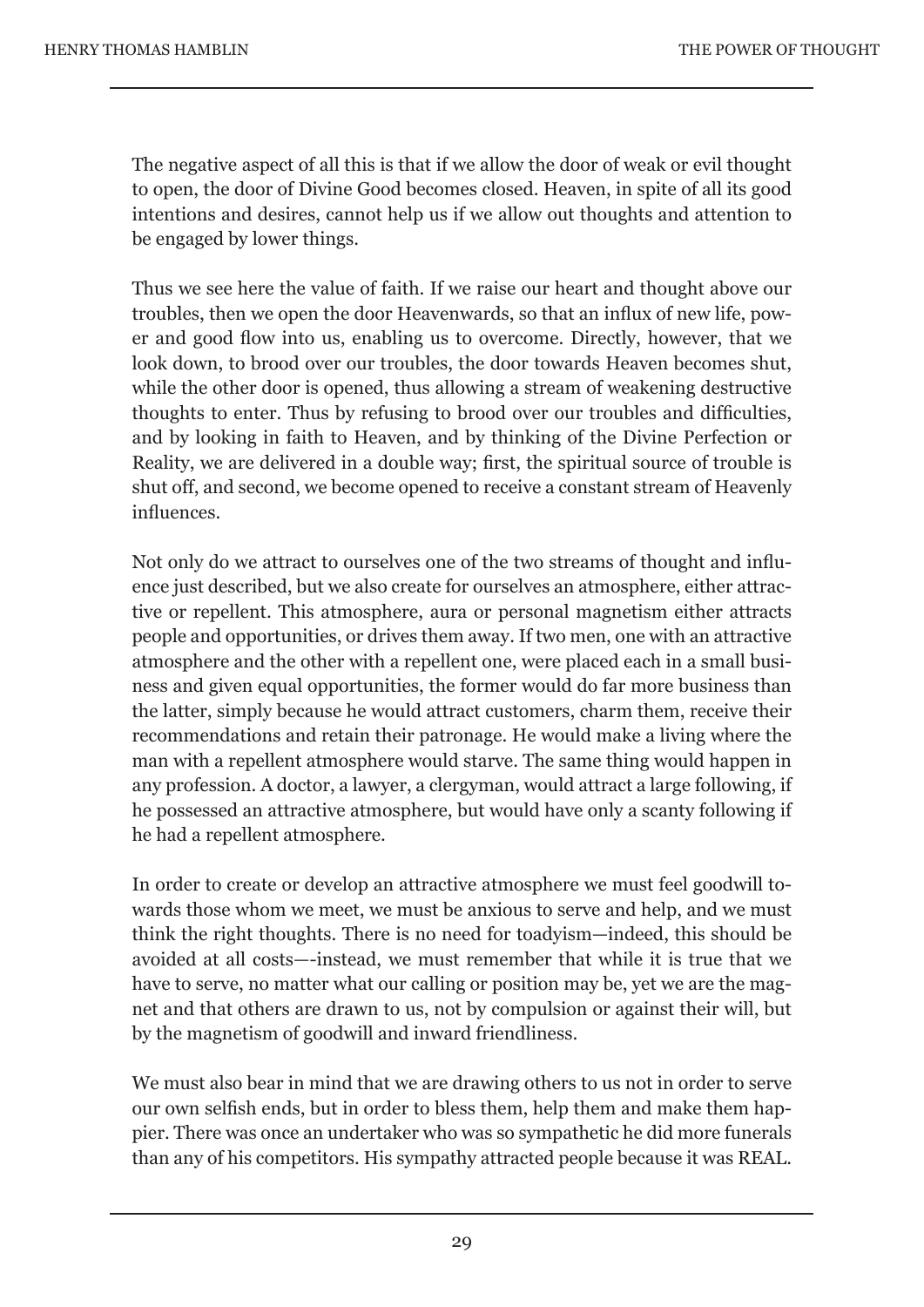If it had been "put on" it would never have rung true and he would have been avoided as a humbug and hypocrite. He had no desire to get business with his sympathy, he would have hated the thought, but he simply could not help being sympathetic, because he had a big heart of love open to all who were in trouble. Therefore, we should attract people simply in order to bless. If it makes us prosperous, we cannot help it, our object must be to bless and serve.

Now some readers will say that the teaching of this chapter is quite impossible. They will say, and rightly, that soon after a man begins to think rightly and aspire after better things he is subjected to an invasion from, apparently, all the powers of evil, and that it seems as though the floodgates of hell were let loose upon him, thus making further progress impossible. This is true enough, but there is another side to the story which is that the one who aspires receives help from above. Every time that we look up, raising our thoughts to a higher plane, life and health, strength and blessing flow into us. It does not matter how much we may be tempted, we receive greater strength from our Elder Brother than the power of evil that assails us. This Great One has been before us, conquering and overcoming, and He it is who can and does help us in our efforts to rise to higher and better things.

*"For greater is He that is in you, than he that is in the world."*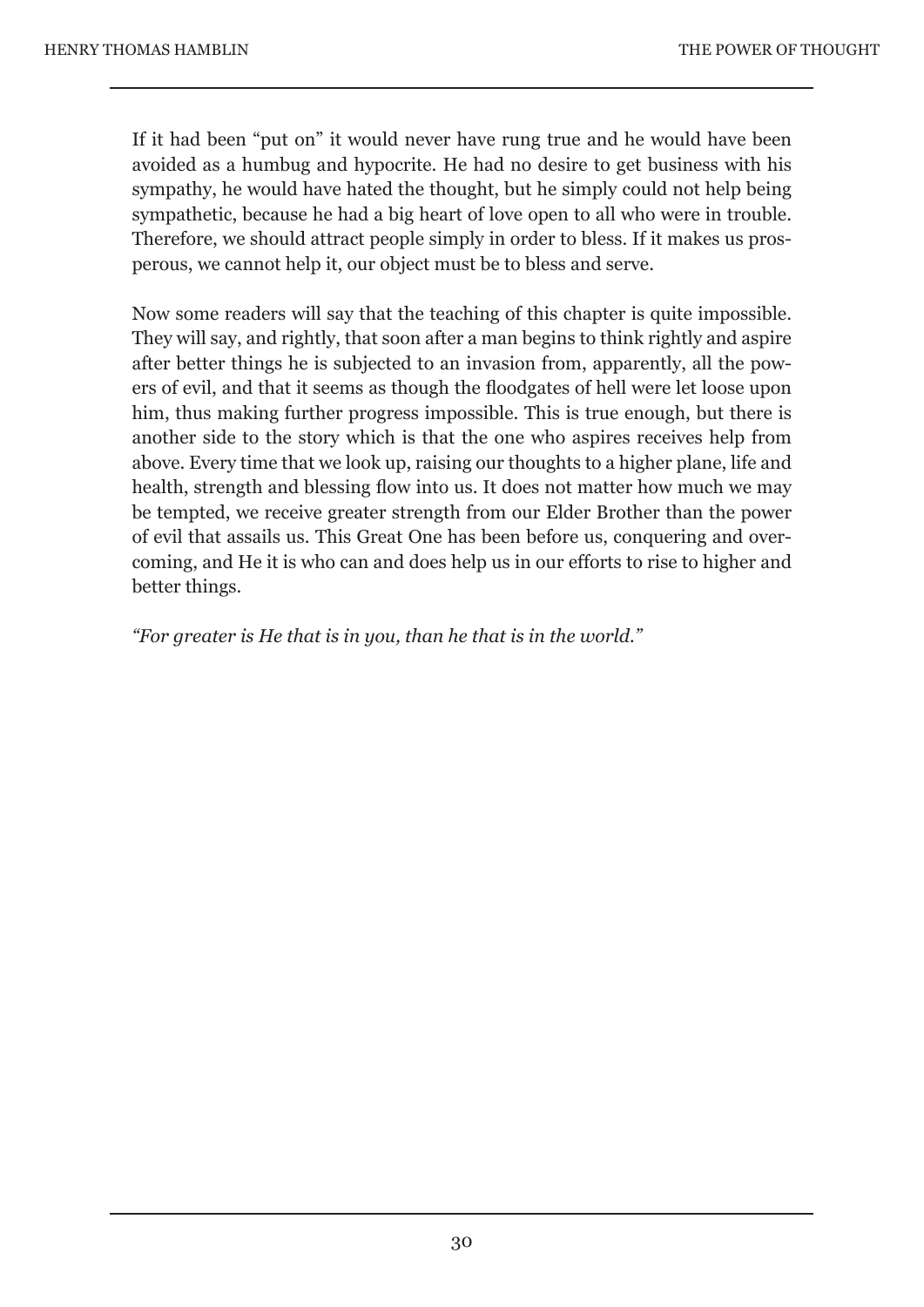# *Chapter 9*  THOUGHT-CONTROL AND SPIRITUAL ATTAINMENT

—

IN this little book I have dwelt too much, perhaps, upon material achievement; but the principal reason for doing this has been that it is our duty to serve our day and generation and to be as big and useful in service as we possibly can. I do not advocate a selfish success. Our ambition should be, not how much can I get, but how much can I give, in service and in doing things for the world. Thus the success and achievement that I advocate need not be the making of money or the winning of position at all, for it may mean giving one's life in missionary service, or other forms of self-sacrifice and devotion to one's fellows. But no matter what our calling in life may be, the power of thought and the control of thought are of great importance. A young man may become a missionary, in spite of opposition and discouragement, simply because his mind is steadfast and his thoughts directed towards the goal of his ambition. Apparently insuperable difficulties are overcome simply through the thoughts being directed and focused upon one given object. If his mind were allowed to "wobble" and his thoughts to wander, he would never achieve his ambition.

It must be pointed out that if we pursue success wholeheartedly, it becomes in time our master. At first we find success to be a very shy bird indeed and difficult to catch. It leads us on and on, demanding ever self-sacrifice and yet more sacrifice, until at last we find ourselves committed to a life full of responsibility and of comparative importance, from which we cannot turn back or desert with decency. Then we find that success, instead of being our servant, has become our master, while we have become its slave. It is of importance then that we limit our material ambitions. There no reason, however, why we should limit our spiritual ambitions, for if we are successful in our quest of God, there is only joy awaiting us when we find that success has become our master and we its slave.

It is not generally acknowledged, that no great degree of spiritual attainment is possible without thought-control, the result of thought training. Brother Lawrence is an outstanding example of this. He is the great exponent of the practice of the Presence of God. This humble servant of God, working daily amongst his pots and pans in the kitchen and scullery of a monastery, found that by training his thoughts always to flow towards his Lord, he became conscious of His presence always. So clear was this realisation that Brother Lawrence found that he was far more conscious of the Divine presence while he was at work scouring greasy pots and pans than when in his cell for the express purpose of engaging in devotional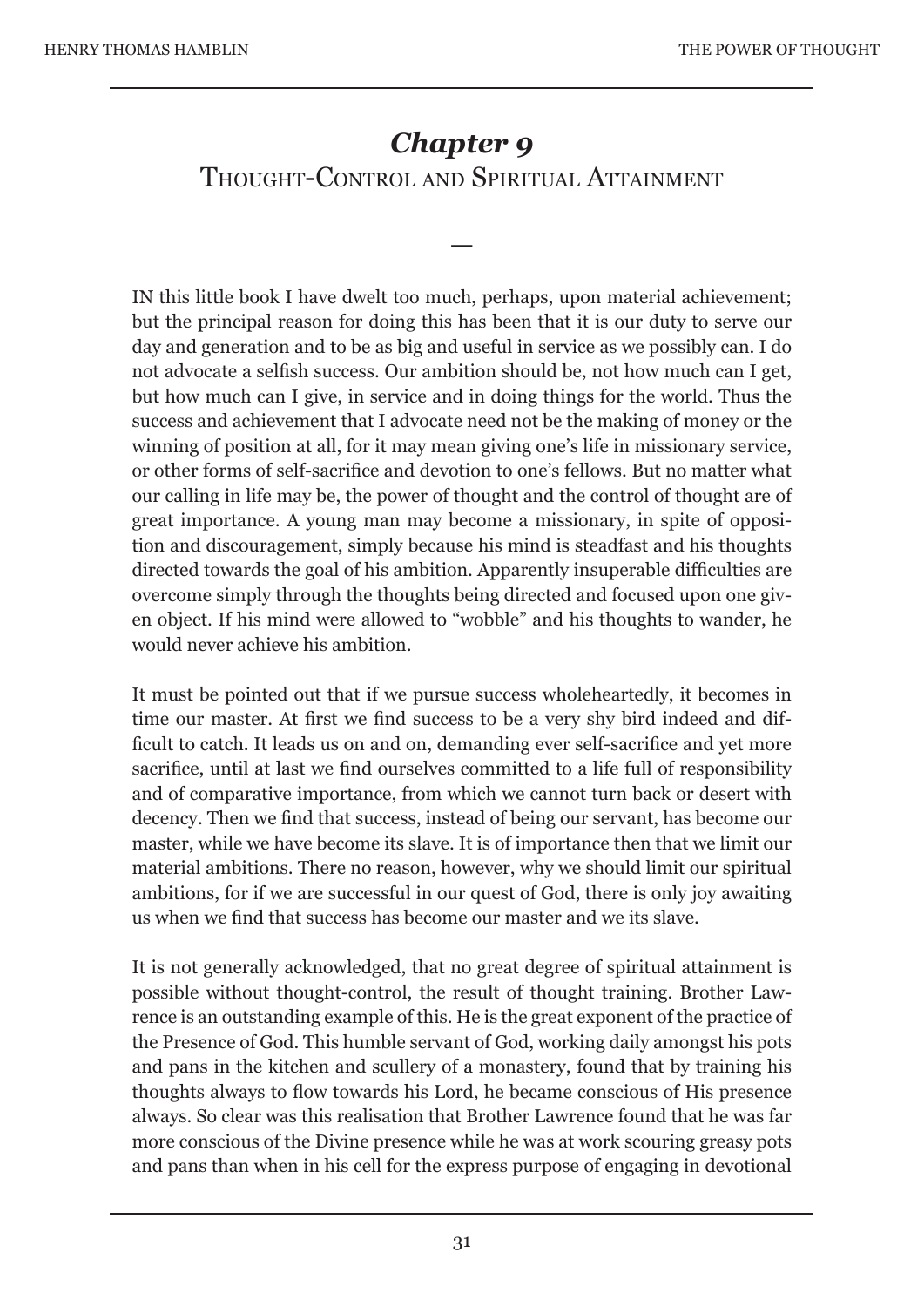exercises. This humble, unlearned brother became a saint (although not called one) and a teacher of many, simply through directing his thoughts towards God, and persevering, in spite of their liability to wander.

It is possible for us really to pray if we possess a measure of thought-control. We direct our attention to God and this forms a ladder by which our thoughts and affection ascend up to God. Thought-control is really a fixation of the attention upon a given object and keeping it there. So long as our attention is fixed on God, just so long will our thoughts travel up the ladder thus set up.

Those whose powers of attention and thought-control are so weak as to be almost entirely lacking should repeat prayers. This is not as good as praying oneself, but it is a beginning and a step in the right direction. One who "says" or repeats his prayers, night and morning, possesses a connecting link between himself and Heaven that others who never make any such attempt lack. But really to pray by directing the attention and thoughts toward God is a very different thing. It is a much greater thing; it is a spiritual exercise of the highest order. It is not an easy thing to do however, for until our thoughts have become disciplined they wander away. The cares of life, or its ambitions, lure our thoughts away so that we soon find ourselves thinking of things material, instead of things spiritual. Our thoughts must, of course, be brought back again and again, until a habit is set up which then makes real prayer possible.

There are many grades of real prayer. There is supplicatory prayer; there is the prayer of praise and thanksgiving; there is the prayer of meditation; there is contemplation. The last two are very advanced. They become possible only when an almost perfect degree of thought-control has been developed.

It is not only during times of prayer, however, that thought-control is needed in the pursuit and development of spiritual faculties and powers. We need it just as much during the day when engaged in the "mud and scum of things". We too can share the experience of Brother Lawrence, who found that his work which he disliked, in the ordinary way, became enjoyable because of the Divine presence. Tasks, also, which before were difficult and beyond his powers became possible of accomplishment when once he had learnt to let the Lord help him with His presence.

By frequently turning our thoughts and aspirations to the Divine Innermost we become greatly helped and strengthened. Also, in course of time, our work which we may dislike in itself, becomes transformed and made enjoyable, through a realisation of the fact that it is a service of love to our fellows. We become conscious of a new fellowship and companionship. We are not alone, for there is One with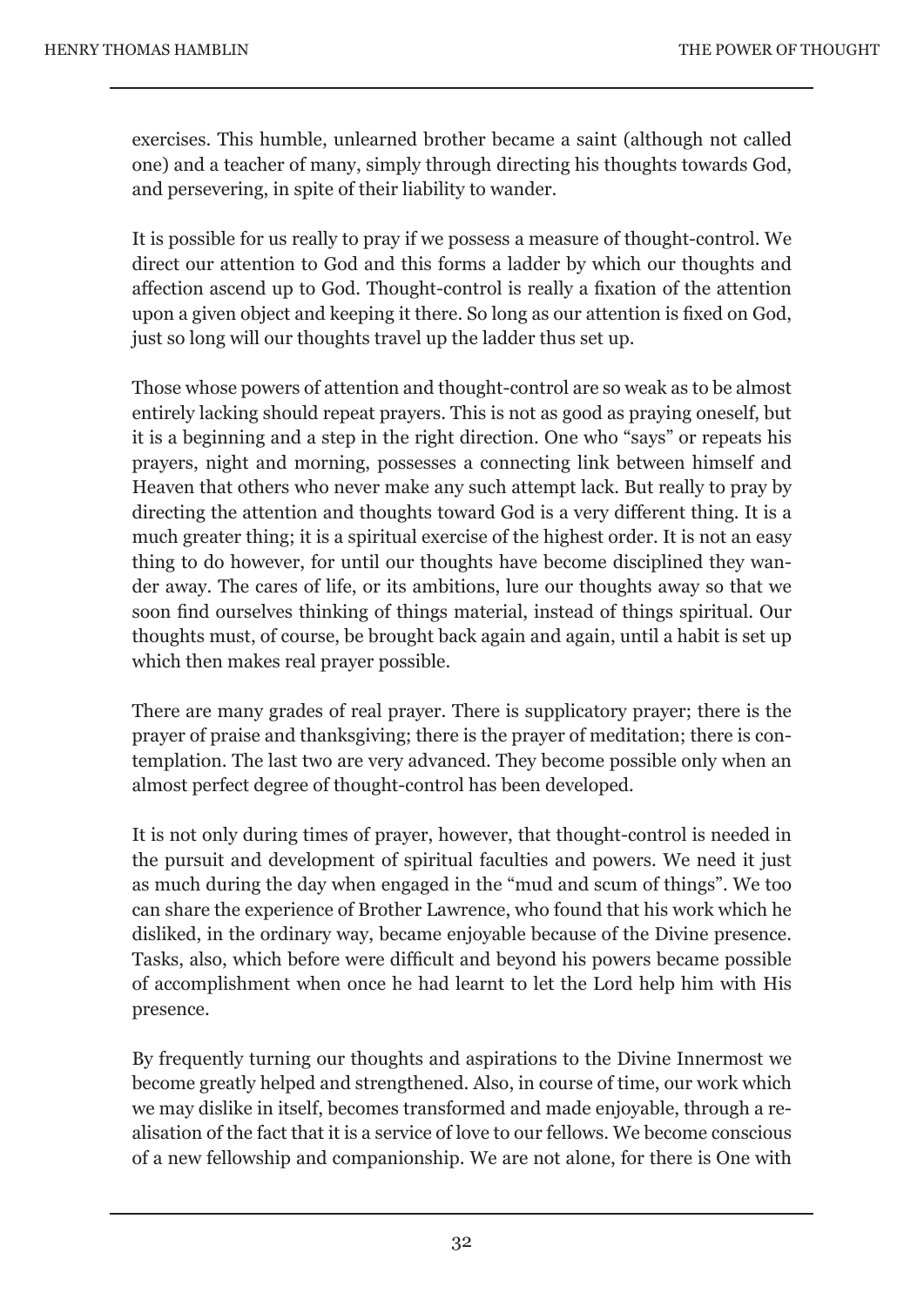us helping to make life a nobler thing, to become more faithful workers and servers, to do things from a higher motive.

The result of all this is that a new and finer character is built up, and this is eternal, for character can never die. And, in addition, we become entirely new creatures. We may not be religious, as generally understood, or sanctimonious, but we can become nobler, truer, finer types of men and women, for whom the world will have cause to be thankful.

The inner, or spiritual, life is a very real thing. Two people may become spiritually awakened, and through it may desire to live a nobler and higher life. One may be successful while the other may after a hard fight go back to his old life. The reason is that the former keeps alive the flame of his inner life, while the latter allows it to go out. The former perseveres with real prayer and directing his thoughts to God, raising them continually to higher and better things; while the latter neglects his praying, does not persevere in the control of his thoughts, so that his spiritual life withers away and becomes dead through lack of nourishment. Then temptation comes in like a flood and the battle is too much for one who is not fortified by prayer. He gives in and goes back again to the same old hopeless life, simply because it does not seem possible to do anything else. The fault is not that temptation is too strong but that he cuts himself off from the One Source of infinite Power through his neglect of prayer, and his lack of perseverance in thought-control.

The importance of training the thoughts to turn away from unworthy things to the things that are noble, true, beautiful and really worthwhile is so great, is it any wonder that I write books and publish a magazine on the subject?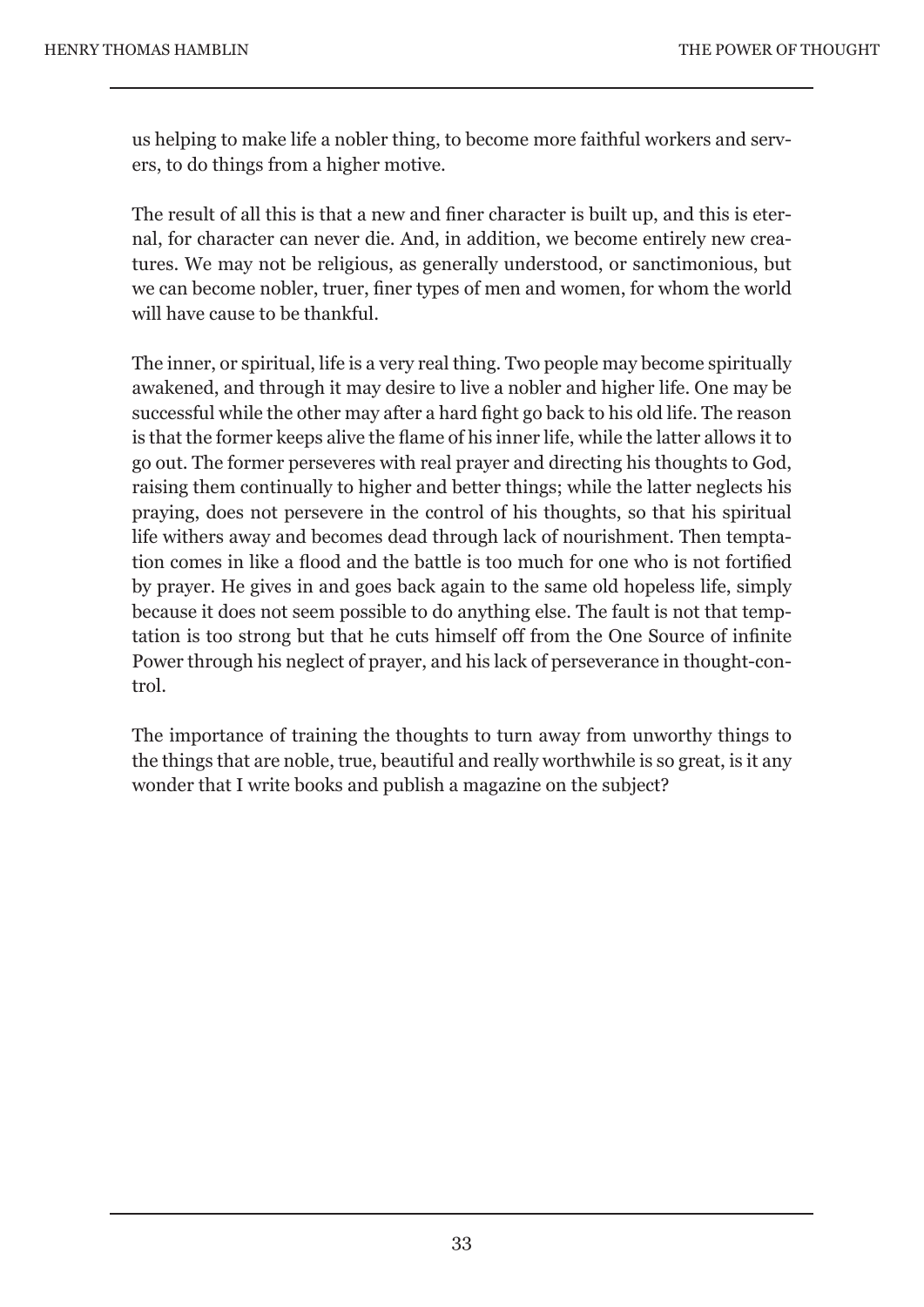# *Chapter 10*  THE OVERCOMING OF FEAR

—

FEAR is probably the cause of more of the mishaps of life than we imagine. A special protection seems to shield those who are absolutely without fear. It is a well-known fact that a dog will not attack one who is completely unafraid of him. My own limited experience of sports is that if one is entirely without fear, then the more reckless one may be, the more likely is it that one comes off without even a scratch.

It is my belief that the lions in the den into which Daniel was cast were unable to hurt him, simply because he was without fear. It was only necessary for the Lord to take away entirely his fear, in order to make Daniel perfectly safe. Proof of this is to be found in the experience of missionaries. When they have faced mobs of armed cannibals, thirsting for their blood, fear has been taken away from them so utterly and completely, that to advance unarmed towards what seemed certain death was just as easy as meeting a flock of lambs, or attending a prayer meeting. In no such case was the missionary harmed.

But an entire absence of fear is not only a protection from mishaps in dangerous sports, from fierce animals and murderous men, it is also a protection from infection and contagion. Napoleon visited those sick of the Plague in order to show others that the disease could not affect one who feared it not. I once knew a man who used to visit smallpox and plague hospitals, but who never contracted either disease, although he used to kneel down and pray by the patients' bedsides, inhaling microbes by the million. His only safeguard was his thought: he refused to admit that the microbes could harm him; in other words, he trusted in God, and so was entirely without fear. He demonstrated the absolute truth of the 91st Psalm.

Thus we see that in one sense it is not microbes that cause us to fall a prey to epidemic diseases, but that a thought of fear is the deciding factor. Two people are exposed to the same infection. One contracts the complaint, the other is unaffected. Why? You may say that the one who escapes is more robust and hardy, but this is not always so, for frequently the strong are taken and the weak are left. You may say, further, that the one who escapes possesses greater powers of resistance. Just so, but is not this largely due to the mind? It is the one who is most positively minded who is immune.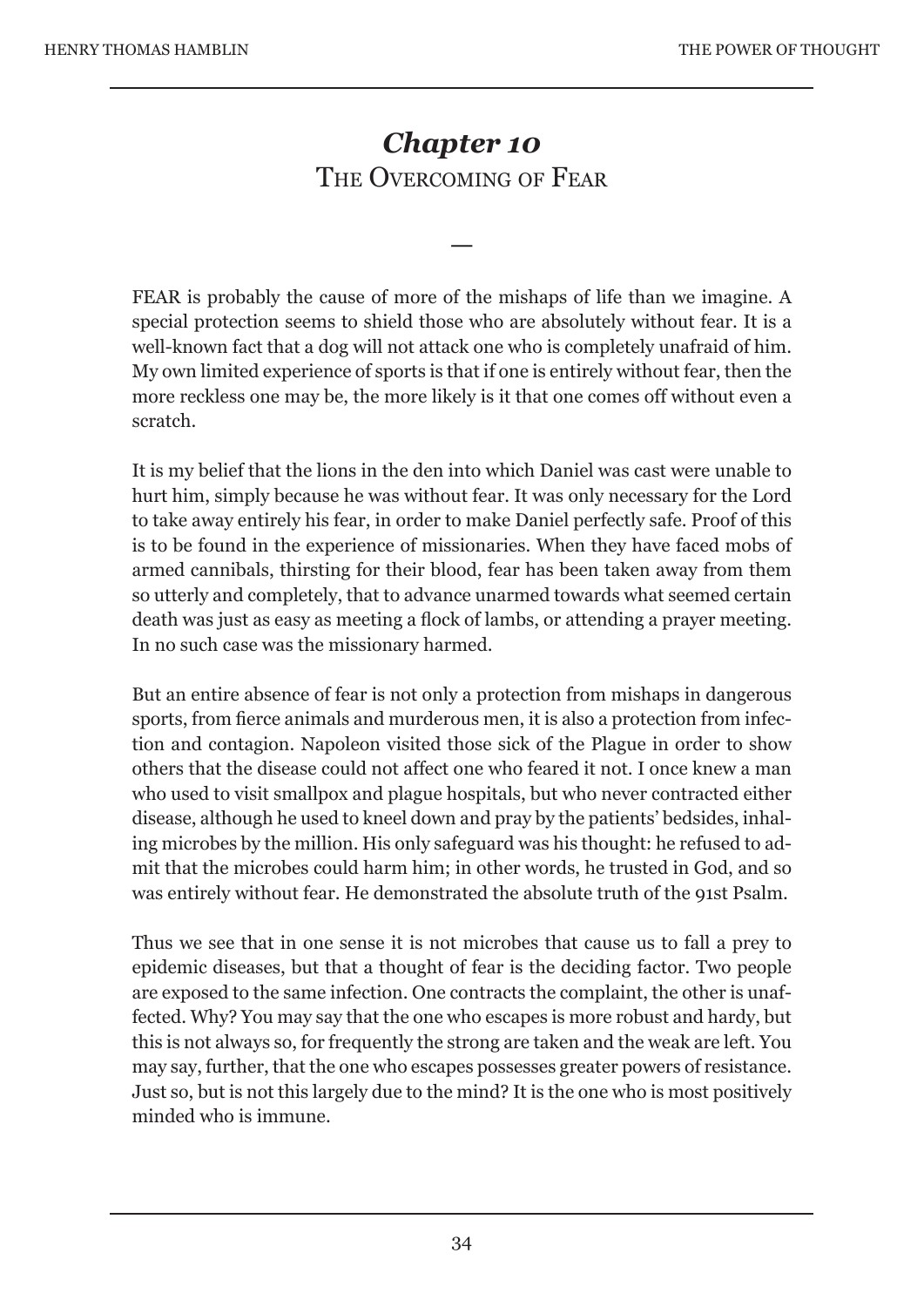Granted then the necessity for and desirability of, an absence of fear, how are we to overcome our hereditary failing? Most of us harbour fear of some kind; for although fearless in some things we may yet have other fears lurking in the hidden caverns of our mind. We may be physically brave and yet have fears for our business, our profession, or our employment. The gaunt spectre of unemployment, of bankruptcy, of failure to make good, may haunt us night and day. On the other hand, we maybe unafraid of these things, yet fear disease, infection, contagion, draughts, etc., so that every fresh epidemic fills us with apprehension and dread. How then are these fears to be overcome? In exactly the same way as you would calm the fears of your little child who might awaken during the night and be afraid of the dark. You would first say "There is nothing to be afraid of." You might then reason with them, showing him that the room is just the same when it is dark as when it is illuminated, and that the things he fears are merely in his own mind. Then if this is not sufficient you say: "I will stay with you and will hold your hand so that you will know that everything is all right, and that there is nothing to fear." Feeling your presence with him, and being quite certain of your power and willingness to protect him, he soon falls quietly to sleep.

Now we have to treat ourselves in exactly the same way. We are very complex creatures and can actually speak, argue, and reason with our own selves. We proceed in exactly the same way as we did with our little child. First of all we say to ourselves: "There is nothing in all the Universe that can make me afraid." This is not a mere empty boast, it is a statement of Truth. We do not mean by this that we, ourselves, are so strong that we can meet and overcome all the powers of evil. What it means is that we, having put ourselves on the side of the angels the angels have put themselves on our side, in response, so to speak. It means we have come into alignment with the inner harmony of the Universe. the Divine Order which nothing can destroy, and over which the forces of disorder have no power whatever. It means that behind us is all the power of hidden Divine Forces pushing us on to the glorious consummation designed and planned for us in the depths of the Divine Mind and the Heart of Infinite Love.

Therefore, we can next use the words of Edward Carpenter: "All the Divine Forces hasten to minister to my eternal joy." While doing this we can feel and realise that it is just as we state; that there are actually Divine Forces behind us pushing us forward to a fuller and richer life, and raising us to higher and better things. If you find these statements or invocations too advanced, high down or "fantastic" for you, you can quite easily choose words of your own that will be effective in your case. But the same process should be followed. It is better first to use the negative and next the positive.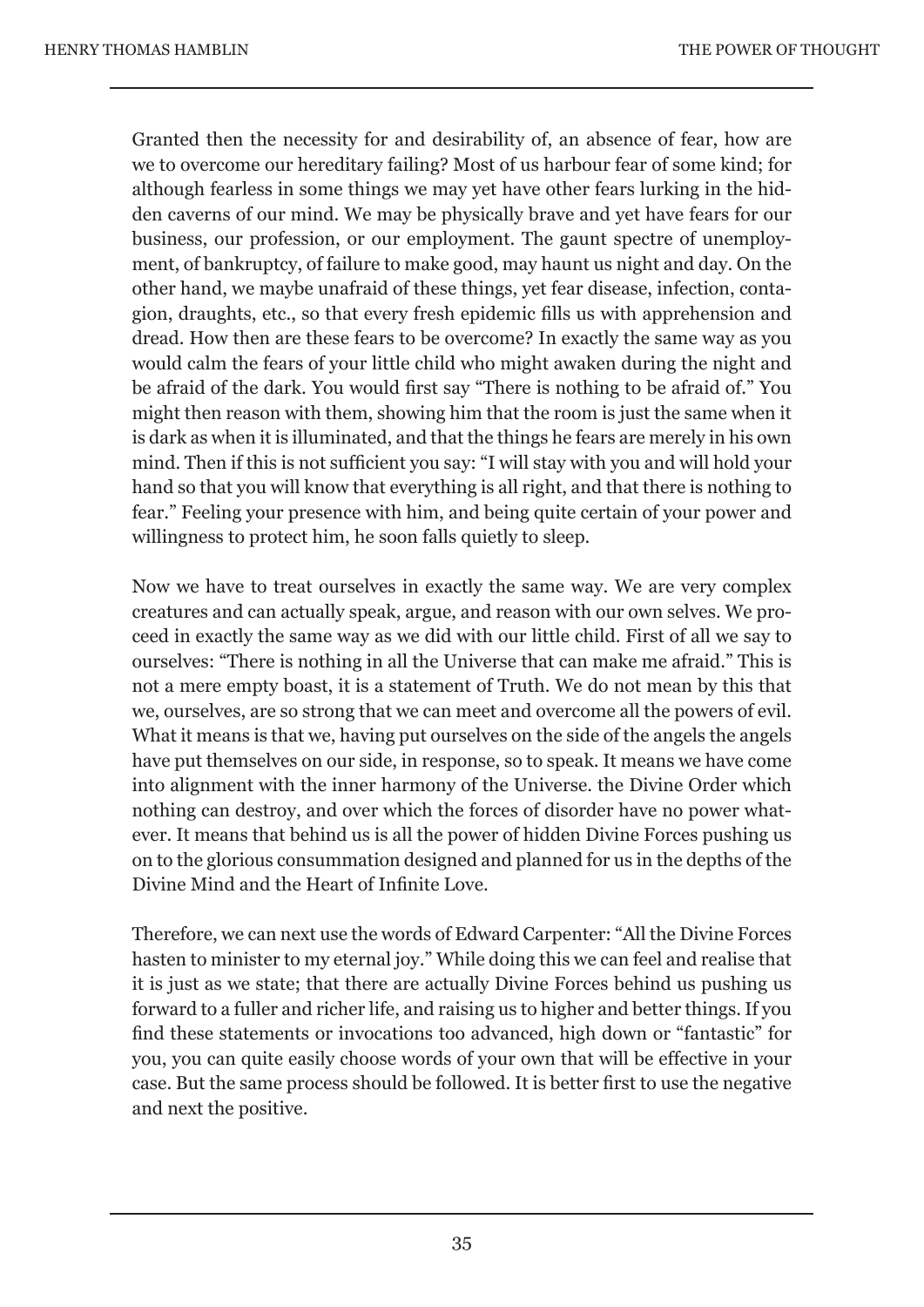But, like our imaginary little son who was afraid of the dark, we may feel the need of something more. He wanted us to stay with him and hold his hand, so that he might feel and realise that we were with him to protect and guard. In the same way we can call upon and realise the Presence of the Omnipotent and Eternal. There is One who has overcome the world and beaten all the powers of evil, who has glorified His humanity and opened up the Way for us by His own self-sacrifice, and He has said: "I will not leave you," and "Lo, I am with you alway, even unto the end."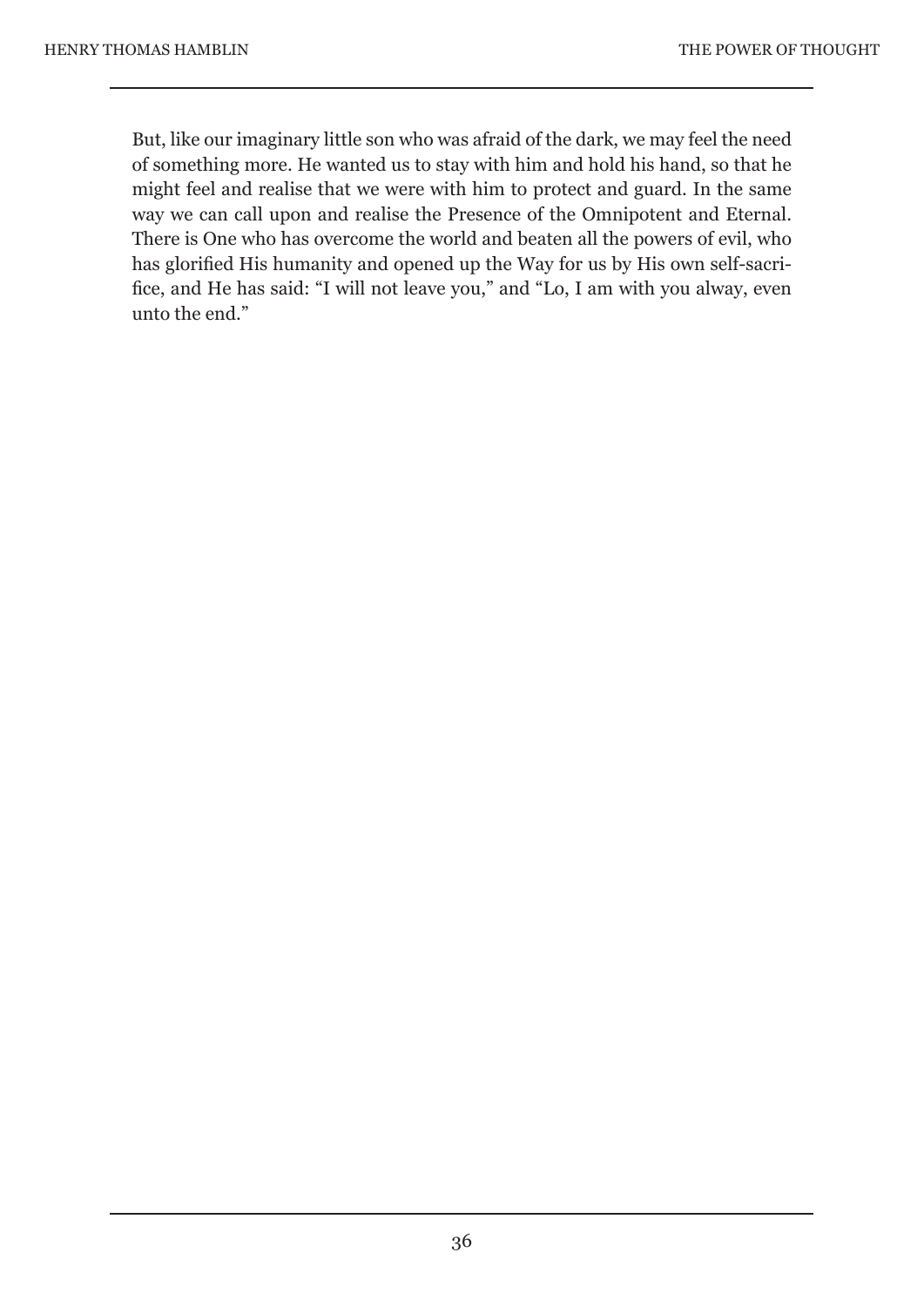# *Chapter 11* NOT DEMAND, BUT OBEDIENCE

—

THE beginner might think, quite naturally, that having discovered the immense power of thought, all that he has to do is to make use of it according to his own sweet will. There is probably no greater error than this. It is because thought is so powerful, and its effects so far-reaching, that makes it important that we train our thoughts to correspond to the inner laws of the universe. We each form part of one complete whole. God is our Father or Centre and every man our brother. We are servants one of another. Until we realise this we are out of harmony with life and the universe, not only in our actions but in our thoughts; for, if we have a wrong idea of life, then all our thoughts must naturally be wrong also.

It has been said that we can conquer Nature only by obeying her laws. It is equally true that we can overcome life only by obeying the laws of life. If we do not think in harmony with the motif of life we become plaque spots in the Cosmic body. It is only when we become brothers of humanity, living in harmony with the laws of life and the great scheme of things, it is only then that we can experience harmony ourselves, and it is only then that our life can become really and truly successful, in the highest sense of the word.

It is possible to make demands upon life and to get what one demands. This leads to achievement, won of course at the cost of hard work and sacrifice. We have all to pay for our achievements. Those who are not willing to pay are not able to achieve. It is because achievement demands so much of us in the way of character—patience, perseverance, steadfastness, sacrifice—that makes it valuable as a builder of character. To keep one's success and to remain unspoilt by it demands yet greater qualities of character than does its achievement. But all such achievement can bring neither happiness nor harmony if it is demanded from life selfishly, without any thought for others, without any thought of God.

No happiness, peace or harmony can ever result from making selfish demands upon life. It is true that there is a time in our life when it seems that everything is in our own hands, and that we are master of our fate, captain of our soul. This may spur us on to achieve and conquer, and to meet with experiences that are a necessary preparation for greater things. All this is good as far as it goes, and may be a very necessary phase in our life, but sooner or later we realise that, although in one sense we are master of fate, in that we can choose either good or evil, yet, all the time, "there is a Divinity that shapes our end, rough hew it though we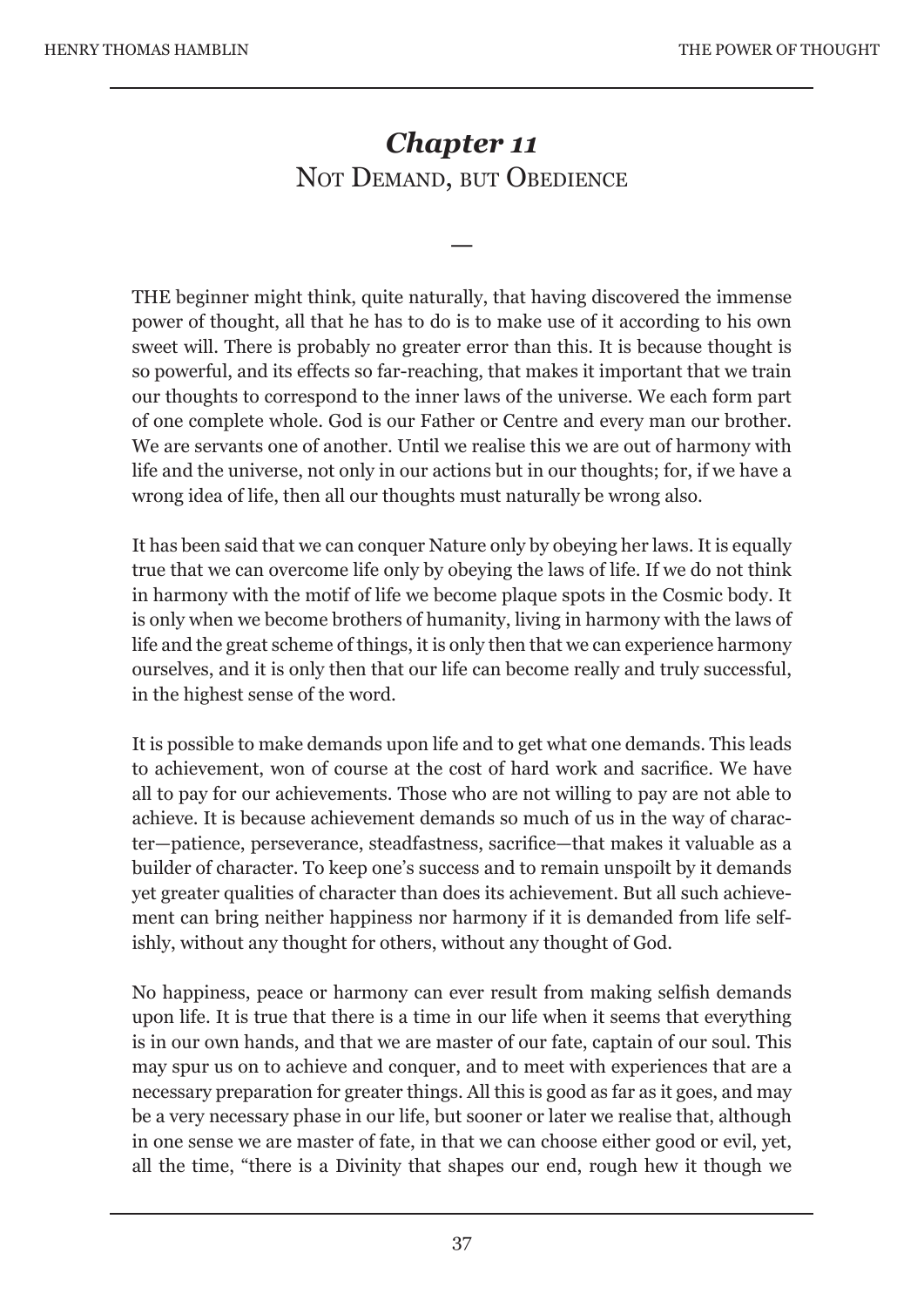may". There is an internal harmony to which we must correspond. We belong to a complete whole, in which we have a place, and of which we form a part: we can come into correspondence with the harmony of this "whole", only by becoming less selfish and more universal. In other words, we have to love God, and love our neighbour. Instead of forcing our will upon life: instead of making ourselves a centre around which everything else must revolve: instead of demanding and compelling, if we would find real happiness and true satisfaction at all, we must love and serve God and man, life and the world, and thus enter into the harmony of the Whole.

The inner law of life is love, but it is better for us to think of this as co-operation. To the extent that we think, work, act and feel in correspondence with this law, do we find true happiness, peace, satisfaction and the things which are precious above rubies and which no wealth can buy.

We see, then, why we should train ourselves to think thoughts of goodwill, instead of those of hate and resentment; of co-operation instead of selfish acquisitiveness; of service rather than personal gain. It is only thus that we can become brothers of humanity: it is only by becoming brothers of humanity that we can ever enter into correspondence, or a state of at-one-ness, with the internal harmony that is Divine.

We live in an orderly universe, for behind the disorder on the surface of life is an internal Divine Order. This Divine Order would find expression externally if every man were to come into harmony with it. But "self" stands in the way. Love, good-will, co-operation, these form the key by which man individually can find entrance to this inner harmony and order; and which by reason of his own entrance he can make it easier for his brother to find entrance also.

There is psychology being taught today, mostly in books from America, that is hurtful and malicious. It teaches the misuse of mind power by means of suggestion. The mind and will are used to compel others to act as desired by the "operator". For instance, a salesman wants to get an order from a buyer of a certain house. While the latter is considering the matter the salesman uses strong mental suggestion that the buyer should sign the order. Unless the buyer is acquainted with this sort of thing he may be compelled to act against his better judgment. This practice of mental coercion is really criminal, although at present not legally so. It is practised in a variety of ways, but the one who suffers most is the one who practise the method and not his victims. Nemesis awaits all who misuse their mind powers in this way. We can never work against the laws of life without suffering for it very severely. Such mental malpractice as I have described is in complete opposition to the inner law of co-operation already mentioned; therefore it brings disorder and suffering in its train.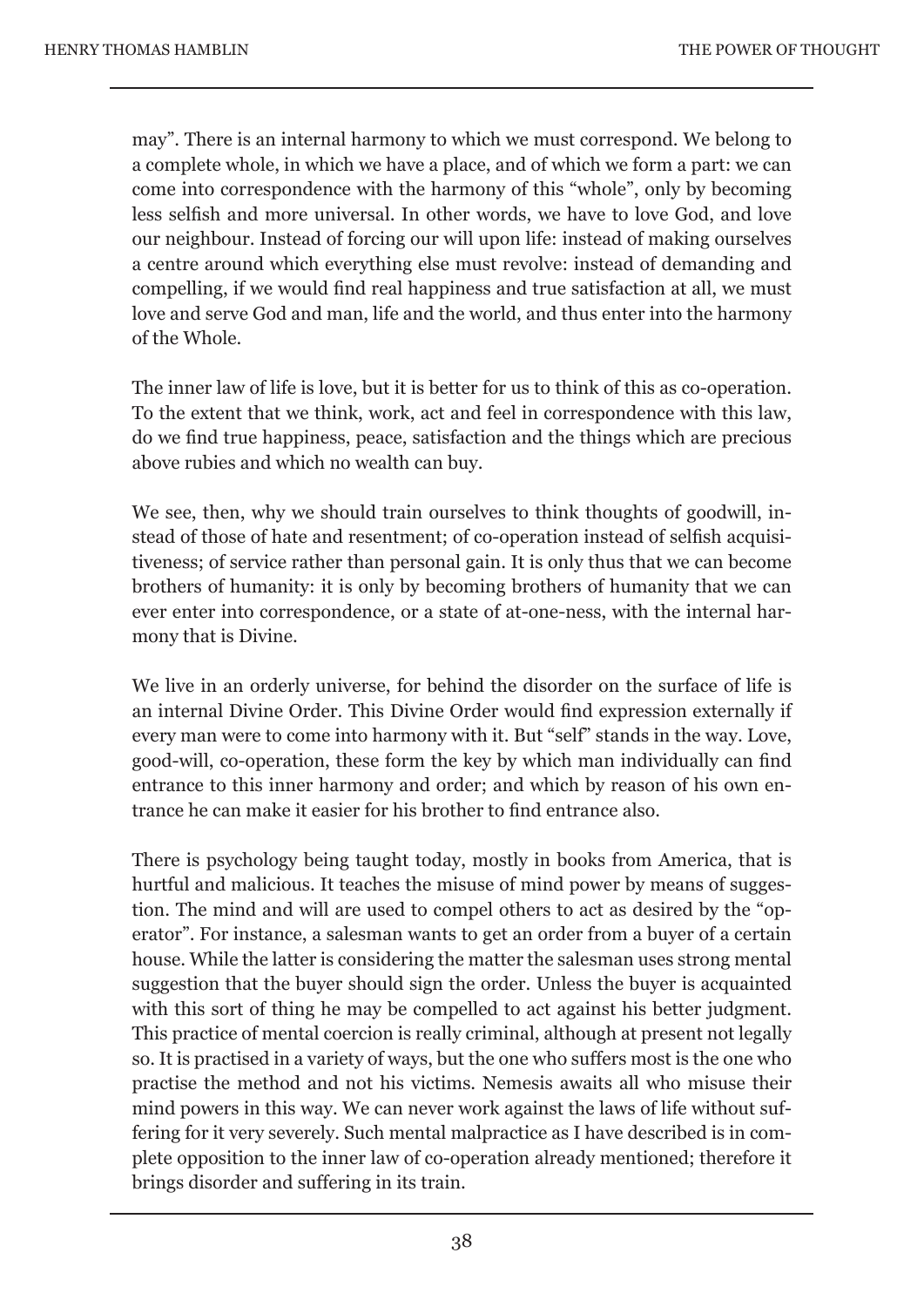# *Chapter 12*

FIRST STEPS

*"Who hath despised the day of small things"* (Zech. 4: 10).

—

WE cannot become adepts in right thinking and thought-control all at once. We all have to grow from small beginnings, gradually increasing in strength and stature. In other words, we all have to make a start in an apparently small and humble way. I say "apparently" advisedly, for although it may seem to be a small thing deliberately to think thoughts opposite in character to those which our feelings and natural or lower nature prompt us to think, yet it is really a big undertaking and, if we are successful, a high achievement. It may seem to be a small thing deliberately to think thoughts of goodwill about one who has wronged us, or upset us, but it is really a tremendous thing of eternal importance. If we merely give way to the promptings of our earth nature we remain on par with the beasts, allying ourselves with mortality, death and decay. But if we deliberately think thoughts of goodwill we step out in the path of liberation and freedom, which has no end, reaching up to the stars.

It may appear to be a small thing to think deliberately thoughts of things pure and noble in place of thoughts of sensuality; yet, in reality it is a great achievement, for thoughts of the latter kind form the very taproot of man's unhappiness, weakness and woe.

It may appear to be but a small thing to think thoughts of steadfastness and overcoming, in the face of apparent defeat and failure, yet it is not such a small thing after all, for upon it the success of our life largely depends.

It may seem to be a small thing to think deliberately of God and things eternal in place of thoughts of mortality and things temporal; yet to do so is of importance for it is only thus that we can enter into eternal life, through becoming at one with that which knows no decay.

It may seem to be a small thing to think deliberately of one's unity and one-ness with the Source of all Light and Life, instead of as seperate and alone, but this also is a matter of importance, for through this we enter into a realisation of the Truth.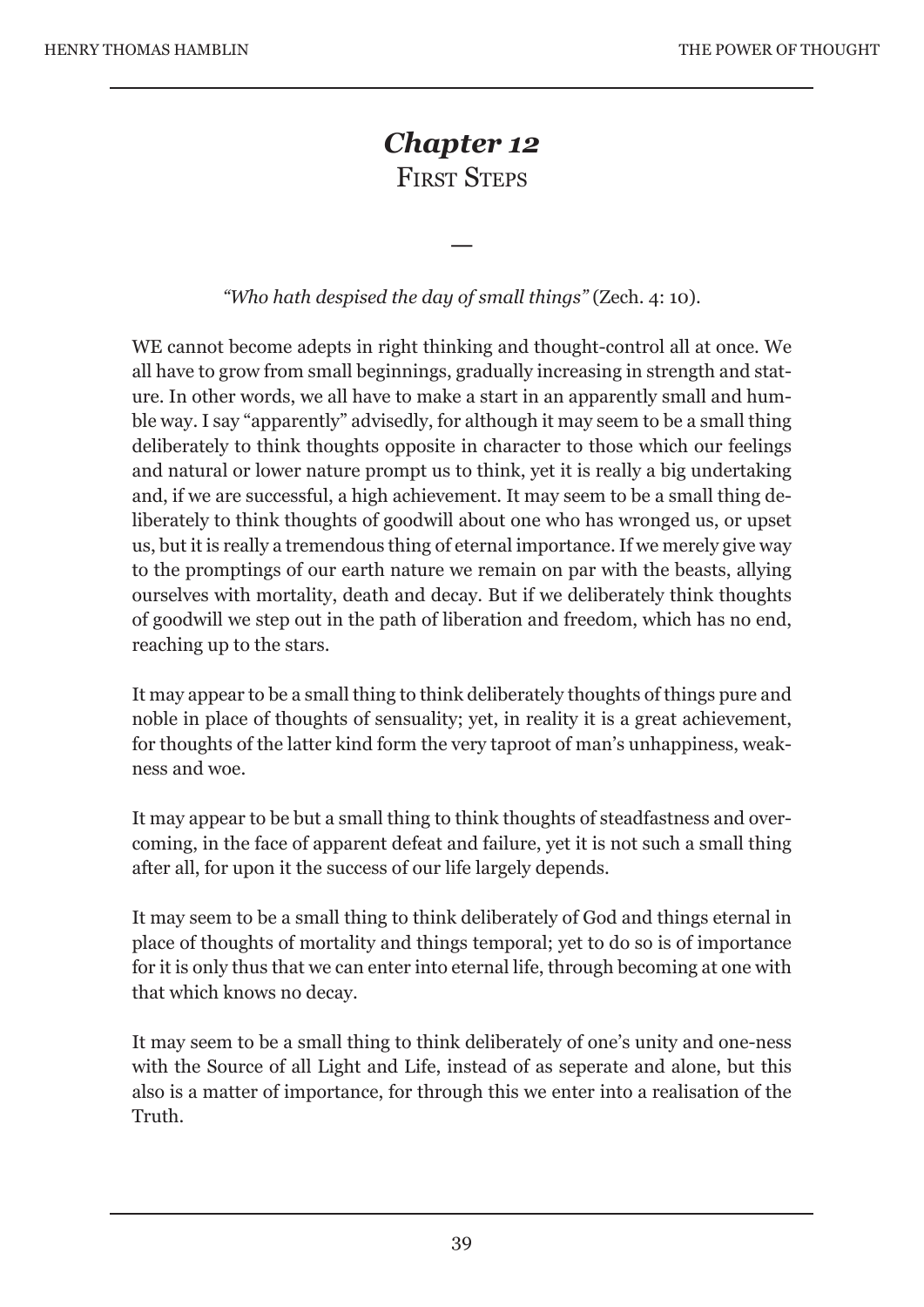It may seem to be a small thing to think deliberately of health, wholeness and the joy of living, instead of brooding over disease, sickness and death; but the results of such thinking are far reaching, for upon it our health largely depends, and without health it is very little we can accomplish.

But while it is true that we are engaged in a great adventure, yet we have to commence in a small way, being satisfied at first with small achievements. That is to say, satisfied in one sense, but not in another. We have to be satisfied if we can at first win seemingly small victories, simply because it is impossible to win greater ones; but in our heart we yearn for greater things, and mean to achieve them when we are strong enough. The better part of us, which is eternal and heavenly, and which is fed by right thinking, in harmony with the laws and practices of Heaven itself, is at first but a weak babe, so to speak. The lower part of us which is "natural" (i.e., belonging to the lower nature) and the reverse of heavenly, is strong and well grown. How then is the weak babe of goodness and heavenly nature to overcome the strong tyrant of the lower ? It cannot do so of itself. It would fail if it were not for the fact that we can draw upon inexhaustible fountains of life and power. Every time that we raise our thoughts above the things of time and sense to the eternal realms of the good, the beautiful and the true, we open ourselves to receive an influx of Divine life and power. Every time that we think thoughts that are heavenly and strong in character in place of those that are devilish or weak we ally ourselves with Heaven; and then all the Divine Forces hasten to minister to us and help us.

Therefore, although the new and heavenly nature is weak, and the old nature is strong, yet the former wins in the long run, if we are steadfast and persevering in raising our thoughts to higher and better things, thinking the best thoughts that we can, in spite of the claims of the old established habit of thinking. Finally, the new nature swallows up, as it were, the old nature, but it is a long drawn out struggle. What we call right thinking is not merely thinking positive thoughts in place of negative ones. It is this and a great deal more. Right thinking has different meanings to different people. To the beginner it consists in thinking positive thoughts in place of negative ones, together with a call to high heaven for help. The negative thought and its corresponding positive opposite are the negative and positive poles of the same thing. We can live at either end according to our thoughts. Here follows a negative train of thought in one column, together with a Positive counteracting opposite, that will I hope, serve as a key to future right thinking and overcoming.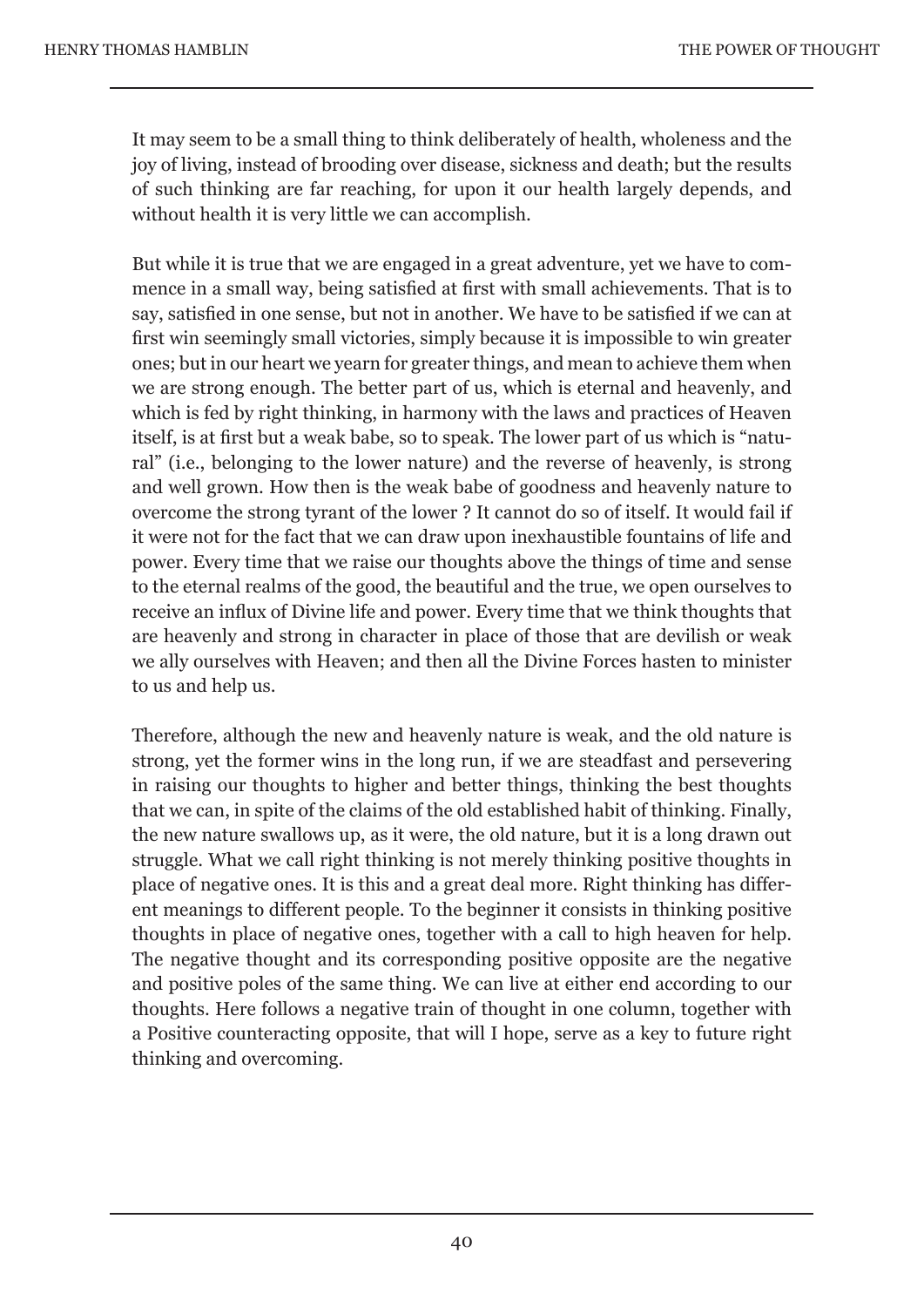#### NEGATIVE

Thought or Suggestion

—

POSITIVE

Thought or Affirmation

—

Life is evil and cruel. What terrible thing or evil is it that may affect me at any moment? Failure, bankruptcy, loss of employment, workhouse, disease, accidents, operation, hospital, bereavement?

Life is good and is always striving to bring to me the highest good. No evil can come nigh me: nothing can hurt or destroy. The Divine blessing rests on all my affairs, the blessing that maketh rich and addeth no sorrow. The life of God fills me with health, strength and joy of living.

If you were to sit down and meditate upon the negative train of thought, especially if you were in the midst of a first class "worry", the result would be that your fears would be increased and at the best you would become depressed. If, instead, you meditate upon and affirm the sentences given in the above right hand column you find that you become braced and strong, ready once again for the battle of life. Not only so, but if you allow the negative train of thought to engage your attention and sink into your mind, then you allow yourself to accept the adverse suggestion, which in turn may bring the things feared into actual manifestation. If, on the other hand, you stick to and affirm the positive thoughts given in the second column, then the evil suggestion is driven out and the positive, life-giving Truth is put in its place. The one who can do this becomes strong and steadfast, while the things that he affirms become, in course of time, manifest in his life and experience.

A quiet time should be spent regularly every day (the last thing at night and early in the morning are good times) in meditating upon the positive thoughts given above, and upon others like them. But during the day it is equally necessary to chase away the adverse suggestion, and in this case it must be done quickly. The meditation would be far too long to be made use of in the midst of the rush and tear of everyday life. What is needed is a short affirmation that will knock the evil